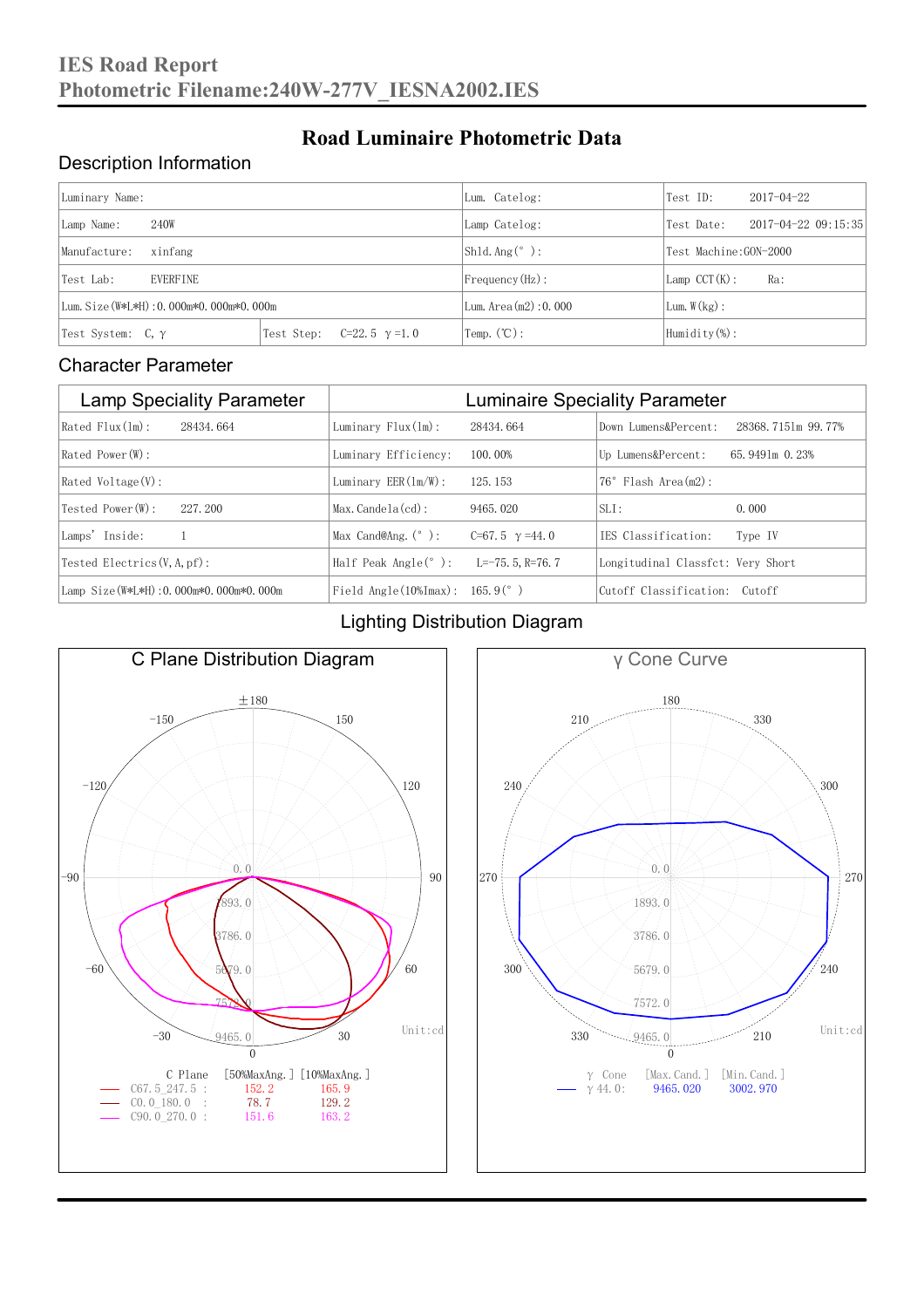### **2D Plane Light Intensity Distribution Curve**

| Lum. Name:           | Lum.Catelog:          | Test ID:<br>2017-04-22         |
|----------------------|-----------------------|--------------------------------|
| Lamp Name: 240W      | Lamp Catelog:         | Test Lab: EVERFINE             |
| Manufacture: xinfang | Test Machine:GON-2000 | Test Date: 2017-04-22 09:15:35 |

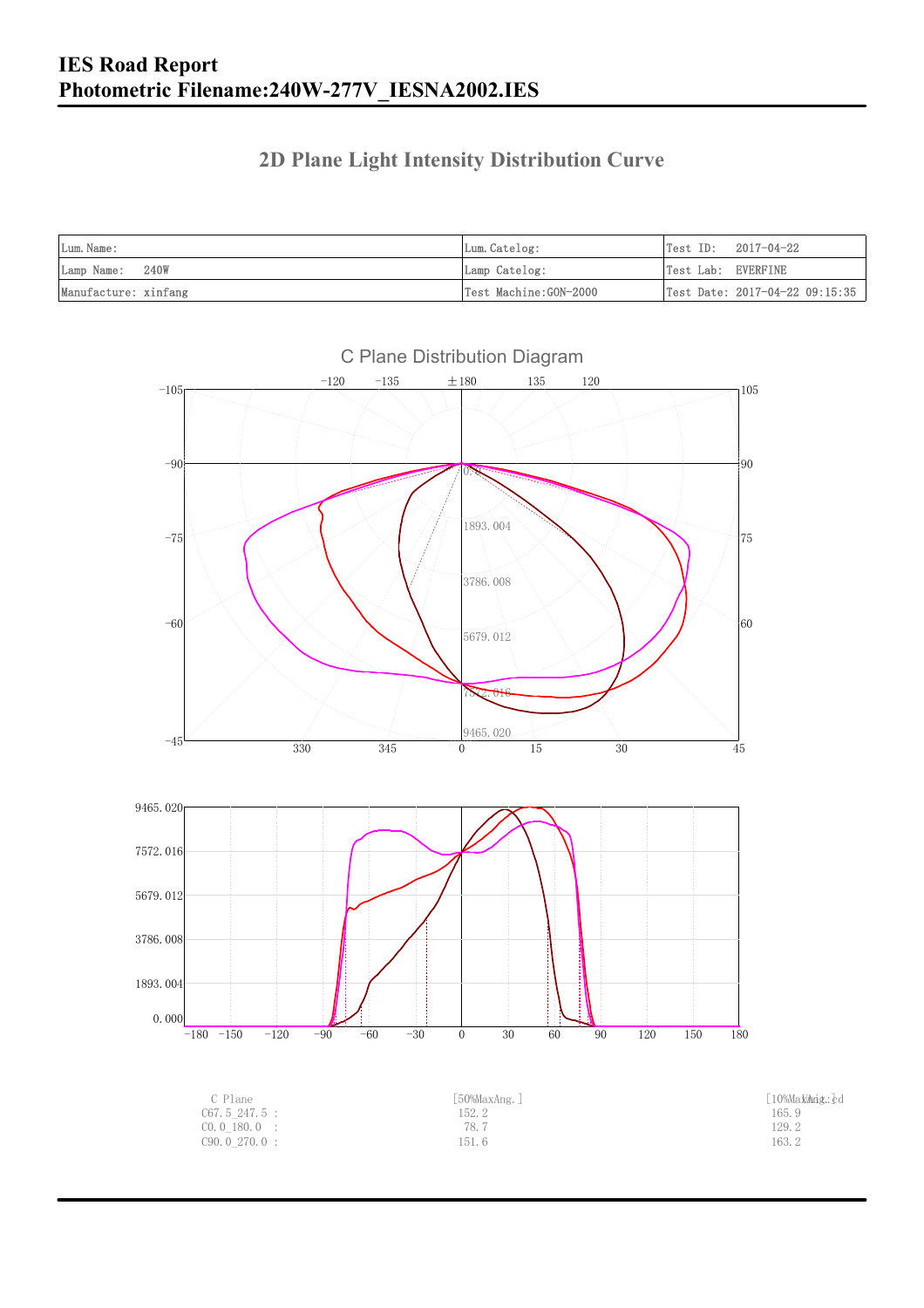### **3D Light Intensity Distribution Modal**

| Lum. Name:           | Lum.Catelog:          |                    | $\textsf{Test ID:} \quad 2017-04-22$ |
|----------------------|-----------------------|--------------------|--------------------------------------|
| Lamp Name: 240W      | Lamp Catelog:         | Test Lab: EVERFINE |                                      |
| Manufacture: xinfang | Test Machine:GON-2000 |                    | Test Date: 2017-04-22 09:15:35       |

#### 3D Light Intensity Distribution Modal

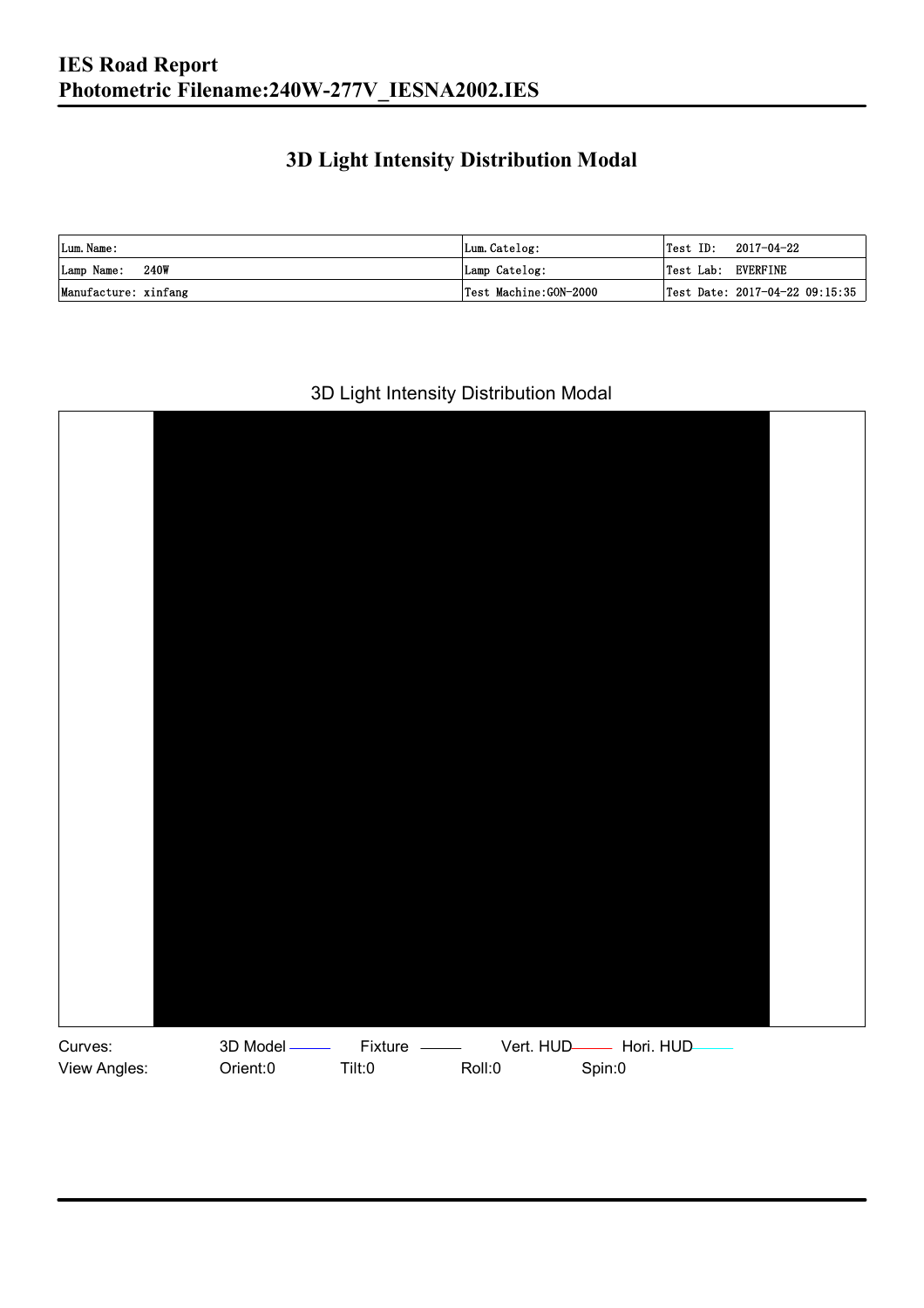#### **IES Road Report Photometric Filename:240W-277V\_IESNA2002.IES**

## **Zonal Flux Tabulation**

| Zone $(\gamma)$ | Zone Flux | Sums Flux | Zone%Lamp | Sums%Lamp | Zone $(\gamma)$ | Zone Flux | Sums Flux | Zone%Lamp | Sums%Lamp |
|-----------------|-----------|-----------|-----------|-----------|-----------------|-----------|-----------|-----------|-----------|
|                 | (1m)      | (1m)      |           |           |                 | (1m)      | (1m)      |           |           |
| $0.0-1.0$       | 7.18      | 7.18      | 0.03      | 0.03      | $45.0 - 46.0$   | 524.69    | 524.69    | 1.85      | 1.85      |
| $1.0 - 2.0$     | 21.53     | 28.71     | 0.08      | 0.10      | 46.0-47.0       | 528.83    | 1053.52   | 1.86      | 3.71      |
| $2.0 - 3.0$     | 35.85     | 64.56     | 0.13      | 0.23      | 47.0-48.0       | 532.39    | 1585.91   | 1.87      | 5.58      |
| $3.0 - 4.0$     | 50.11     | 114.68    | 0.18      | 0.40      | 48.0-49.0       | 535.29    | 2121.20   | 1.88      | 7.46      |
| $4.0 - 5.0$     | 64.31     | 178.99    | 0.23      | 0.63      | 49.0 $-50.0$    | 537.44    | 2658.64   | 1.89      | 9.35      |
| $5.0 - 6.0$     | 78.42     | 257.41    | 0.28      | 0.91      | $50.0 - 51.0$   | 538.74    | 3197.38   | 1.89      | 11.24     |
| $6.0 - 7.0$     | 92.43     | 349.84    | 0.33      | 1.23      | $51.0 - 52.0$   | 539.13    | 3736.51   | 1.90      | 13.14     |
| $7.0 - 8.0$     | 106.34    | 456.18    | 0.37      | 1.60      | $52.0 - 53.0$   | 538.63    | 4275.14   | 1.89      | 15.03     |
| $8.0 - 9.0$     | 120.16    | 576.34    | 0.42      | 2.03      | $53.0 - 54.0$   | 537.22    | 4812.36   | 1.89      | 16.92     |
| $9.0 - 10.0$    | 133.88    | 710.21    | 0.47      | 2.50      | $54.0 - 55.0$   | 534.77    | 5347.13   | 1.88      | 18.80     |
| $10.0 - 11.0$   | 147.49    | 857.70    | 0.52      | 3.02      | $55.0 - 56.0$   | 531.10    | 5878.23   | 1.87      | 20.67     |
| $11.0 - 12.0$   | 161.00    | 1018.71   | 0.57      | 3.58      | $56.0 - 57.0$   | 526.06    | 6404.29   | 1.85      | 22.52     |
| $12.0 - 13.0$   | 174.43    | 1193.14   | 0.61      | 4.20      | $57.0 - 58.0$   | 519.47    | 6923.76   | 1.83      | 24.35     |
| $13.0 - 14.0$   | 187.78    | 1380.92   | 0.66      | 4.86      | 58.0-59.0       | 511.40    | 7435.16   | 1.80      | 26.15     |
| $14.0 - 15.0$   | 201.06    | 1581.98   | 0.71      | 5.56      | 59.0-60.0       | 502.32    | 7937.48   | 1.77      | 27.91     |
| $15.0 - 16.0$   | 214.29    | 1796.27   | 0.75      | 6.32      | $60.0 - 61.0$   | 492.19    | 8429.67   | 1.73      | 29.65     |
| $16.0 - 17.0$   | 227.47    | 2023.74   | 0.80      | 7.12      | $61.0 - 62.0$   | 480.92    | 8910.58   | 1.69      | 31.34     |
| $17.0 - 18.0$   | 240.62    | 2264.36   | 0.85      | 7.96      | $62.0 - 63.0$   | 468.75    | 9379.34   | 1.65      | 32.99     |
| $18.0 - 19.0$   | 253.73    | 2518.09   | 0.89      | 8.86      | $63.0 - 64.0$   | 455.67    | 9835.00   | 1.60      | 34.59     |
| $19.0 - 20.0$   | 266.85    | 2784.94   | 0.94      | 9.79      | $64.0 - 65.0$   | 442.14    | 10277.15  | 1.55      | 36.14     |
| $20.0 - 21.0$   | 279.92    | 3064.86   | 0.98      | 10.78     | $65.0 - 66.0$   | 429.11    | 10706.26  | 1.51      | 37.65     |
| $21.0 - 22.0$   | 292.94    | 3357.79   | 1.03      | 11.81     | 66.0 $-67.0$    | 416.33    | 11122.59  | 1.46      | 39.12     |
| $22.0 - 23.0$   | 305.86    | 3663.65   | 1.08      | 12.88     | $67.0 - 68.0$   | 403.69    | 11526.29  | 1.42      | 40.54     |
| $23.0 - 24.0$   | 318.68    | 3982.33   | 1.12      | 14.01     | $68.0 - 69.0$   | 391.64    | 11917.93  | 1.38      | 41.91     |
| $24.0 - 25.0$   | 331.39    | 4313.72   | 1.17      | 15.17     | 69.0-70.0       | 379.42    | 12297.35  | 1.33      | 43.25     |
| $25.0 - 26.0$   | 343.88    | 4657.61   | 1.21      | 16.38     | $70.0 - 71.0$   | 365.85    | 12663.20  | 1.29      | 44.53     |
| $26.0 - 27.0$   | 356.16    | 5013.77   | 1.25      | 17.63     | $71.0 - 72.0$   | 350.75    | 13013.96  | 1.23      | 45.77     |
| $27.0 - 28.0$   | 368.28    | 5382.05   | 1.30      | 18.93     | $72.0 - 73.0$   | 333.55    | 13347.51  | 1.17      | 46.94     |
| 28.0-29.0       | 380.15    | 5762.20   | 1.34      | 20.26     | 73.0-74.0       | 313.88    | 13661.39  | 1.10      | 48.04     |
| $29.0 - 30.0$   | 391.78    | 6153.98   | 1.38      | 21.64     | 74.0-75.0       | 290.41    | 13951.80  | 1.02      | 49.07     |
| $30.0 - 31.0$   | 403.17    | 6557.15   | 1.42      | 23.06     | $75.0 - 76.0$   | 261.42    | 14213.22  | 0.92      | 49.99     |
| $31.0 - 32.0$   | 414.22    | 6971.37   | 1.46      | 24.52     | 76.0-77.0       | 228.16    | 14441.38  | 0.80      | 50.79     |
| $32.0 - 33.0$   | 424.86    | 7396.23   | 1.49      | 26.01     | $77.0 - 78.0$   | 193.20    | 14634.58  | 0.68      | 51.47     |
| $33.0 - 34.0$   | 435.16    | 7831.39   | 1.53      | 27.54     | 78.0-79.0       | 158.23    | 14792.81  | 0.56      | 52.02     |
| $34.0 - 35.0$   | 445.13    | 8276.52   | 1.57      | 29.11     | 79.0-80.0       | 123.81    | 14916.61  | 0.44      | 52.46     |
| $35.0 - 36.0$   | 454.74    | 8731.26   | 1.60      | 30.71     | $80.0 - 81.0$   | 93.14     | 15009.75  | 0.33      | 52.79     |
| $36.0 - 37.0$   | 463.90    | 9195.17   | 1.63      | 32.34     | $81.0 - 82.0$   | 68.68     | 15078.43  | 0.24      | 53.03     |
| $37.0 - 38.0$   | 472.57    | 9667.73   | 1.66      | 34.00     | 82.0-83.0       | 48.72     | 15127.14  | 0.17      | 53.20     |
| $38.0 - 39.0$   | 480.71    | 10148.44  | 1.69      | 35.69     | $83.0 - 84.0$   | 31.60     | 15158.74  | 0.11      | 53.31     |
| $39.0 - 40.0$   | 488.37    | 10636.81  | 1.72      | 37.41     | $84.0 - 85.0$   | 17.73     | 15176.47  | 0.06      | 53.37     |
| $40.0 - 41.0$   | 495.60    | 11132.41  | 1.74      | 39.15     | $85.0 - 86.0$   | 8.30      | 15184.77  | 0.03      | 53.40     |
| $41.0 - 42.0$   | 502.41    | 11634.82  | 1.77      | 40.92     | $86.0 - 87.0$   | 3.17      | 15187.94  | 0.01      | 53.41     |
| $42.0 - 43.0$   | 508.76    | 12143.58  | 1.79      | 42.71     | $87.0 - 88.0$   | 1.26      | 15189.20  | 0.00      | 53.42     |
| $43.0 - 44.0$   | 514.60    | 12658.18  | 1.81      | 44.52     | 88.0-89.0       | 0.80      | 15190.00  | 0.00      | 53.42     |
| $44.0 - 45.0$   | 519.94    | 13178.12  | 1.83      | 46.35     | $89.0 - 90.0$   | 0.60      | 15190.60  | 0.00      | 53.42     |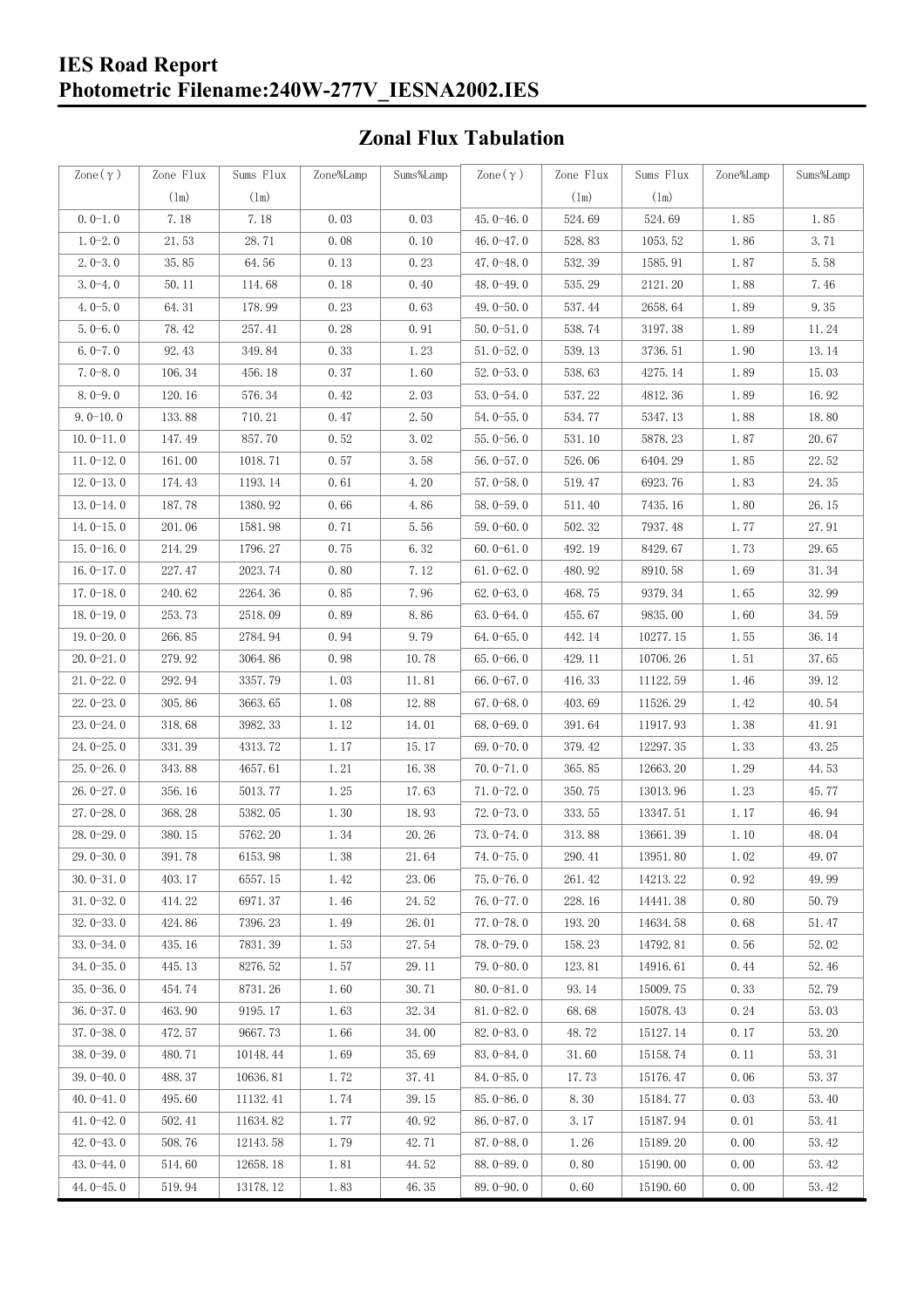#### **IES Road Report Photometric Filename:240W-277V\_IESNA2002.IES**

# **Zonal Flux Tabulation - (Cont.)**

| $\text{Zone}(\gamma)$ | Zone Flux | Sums Flux | Zone%Lamp | Sums%Lamp | Zone $(\gamma)$ | Zone Flux     | Sums Flux             | Zone%Lamp | Sums%Lamp |
|-----------------------|-----------|-----------|-----------|-----------|-----------------|---------------|-----------------------|-----------|-----------|
|                       | (1m)      | (1m)      |           |           |                 | $(\text{lm})$ | (1m)                  |           |           |
| $90.0 - 91.0$         | 0.54      | 0.54      | 0.00      | 0.00      | $135.0 - 136.0$ | 1.01          | 1.01                  | 0.00      | 0.00      |
| $91.0 - 92.0$         | 0.53      | 1.07      | 0.00      | 0.00      | $136.0 - 137.0$ | 1.00          | 2.01                  | 0.00      | 0.01      |
| $92.0 - 93.0$         | 0.53      | 1.60      | 0.00      | 0.01      | 137.0-138.0     | 0.98          | 2.99                  | 0.00      | 0.01      |
| $93.0 - 94.0$         | 0.54      | 2.14      | 0.00      | 0.01      | 138.0-139.0     | 0.96          | 3.94                  | 0.00      | 0.01      |
| $94.0 - 95.0$         | 0.55      | 2.69      | 0.00      | 0.01      | 139.0-140.0     | 0.94          | 4.88                  | 0.00      | 0.02      |
| $95.0 - 96.0$         | 0.56      | 3.25      | 0.00      | 0.01      | $140.0 - 141.0$ | 0.92          | 5.80                  | 0.00      | 0.02      |
| $96.0 - 97.0$         | 0.58      | 3.83      | 0.00      | 0.01      | 141.0-142.0     | 0.90          | 6.70                  | 0.00      | 0.02      |
| $97.0 - 98.0$         | 0.61      | 4.44      | 0.00      | 0.02      | 142.0-143.0     | 0.87          | 7.57                  | 0.00      | 0.03      |
| $98.0 - 99.0$         | 0.63      | 5.08      | 0.00      | 0.02      | 143.0-144.0     | 0.84          | 8.41                  | 0.00      | 0.03      |
| $99.0 - 100.0$        | 0.66      | 5.73      | 0.00      | 0.02      | $144.0 - 145.0$ | 0.81          | 9.21                  | 0.00      | 0.03      |
| $100.0 - 101.0$       | 0.68      | 6.42      | 0.00      | 0.02      | $145.0 - 146.0$ | 0.79          | 10.00                 | 0.00      | 0.04      |
| $101.0 - 102.0$       | 0.71      | 7.13      | 0.00      | 0.03      | $146.0 - 147.0$ | 0.78          | 10.79                 | 0.00      | 0.04      |
| $102.0 - 103.0$       | 0.74      | 7.87      | 0.00      | 0.03      | 147.0-148.0     | 0.78          | 11.56                 | 0.00      | 0.04      |
| $103.0 - 104.0$       | 0.78      | 8.66      | 0.00      | 0.03      | 148.0-149.0     | 0.77          | 12.33                 | 0.00      | 0.04      |
| $104.0 - 105.0$       | 0.82      | 9.48      | 0.00      | 0.03      | $149.0 - 150.0$ | 0.75          | 13.09                 | 0.00      | 0.05      |
| $105.0 - 106.0$       | 0.86      | 10.34     | 0.00      | 0.04      | $150.0 - 151.0$ | 0.73          | 13.82                 | 0.00      | 0.05      |
| $106.0 - 107.0$       | 0.90      | 11.24     | 0.00      | 0.04      | $151.0 - 152.0$ | 0.70          | 14.52                 | 0.00      | 0.05      |
| $107.0 - 108.0$       | 0.94      | 12.18     | 0.00      | 0.04      | $152.0 - 153.0$ | 0.68          | 15.20                 | 0.00      | 0.05      |
| $108.0 - 109.0$       | 0.97      | 13.15     | 0.00      | 0.05      | $153.0 - 154.0$ | 0.65          | 15.85                 | 0.00      | 0.06      |
| $109.0 - 110.0$       | 1.00      | 14.15     | 0.00      | 0.05      | 154.0-155.0     | 0.62          | 16.48                 | 0.00      | 0.06      |
| $110.0 - 111.0$       | 1.03      | 15.18     | 0.00      | 0.05      | $155.0 - 156.0$ | 0.60          | 17.07                 | 0.00      | 0.06      |
| $111.0 - 112.0$       | 1.05      | 16.23     | 0.00      | 0.06      | $156.0 - 157.0$ | 0.57          | 17.64                 | 0.00      | 0.06      |
| $112.0 - 113.0$       | 1.06      | 17.29     | 0.00      | 0.06      | $157.0 - 158.0$ | 0.55          | 18.19                 | 0.00      | 0.06      |
| $113.0 - 114.0$       | 1.07      | 18.36     | 0.00      | 0.06      | $158.0 - 159.0$ | 0.52          | 18.72                 | 0.00      | 0.07      |
| $114.0 - 115.0$       | 1.07      | 19.43     | 0.00      | 0.07      | $159.0 - 160.0$ | 0.50          | 19.21                 | 0.00      | 0.07      |
| $115.0 - 116.0$       | 1.07      | 20.50     | 0.00      | 0.07      | $160.0 - 161.0$ | 0.48          | 19.69                 | 0.00      | 0.07      |
| $116.0 - 117.0$       | 1.07      | 21.57     | 0.00      | 0.08      | $161.0 - 162.0$ | 0.45          | 20.14                 | 0.00      | 0.07      |
| $117.0 - 118.0$       | 1.06      | 22.63     | 0.00      | 0.08      | $162.0 - 163.0$ | 0.43          | 20.57                 | 0.00      | 0.07      |
| $118.0 - 119.0$       | 1.07      | 23.71     | 0.00      | 0.08      | $163.0 - 164.0$ | 0.41          | 20.98                 | 0.00      | 0.07      |
| $119.0 - 120.0$       | 1.10      | 24.80     | 0.00      | 0.09      | $164.0 - 165.0$ | 0.38          | $21.\,\allowbreak 36$ | 0.00      | 0.08      |
| $120.0 - 121.0$       | 1.12      | 25.92     | 0.00      | 0.09      | $165.0 - 166.0$ | 0.36          | 21.72                 | 0.00      | 0.08      |
| $121.0 - 122.0$       | 1.14      | 27.06     | 0.00      | 0.10      | $166.0 - 167.0$ | 0.34          | 22.06                 | 0.00      | 0.08      |
| $122.0 - 123.0$       | 1.14      | 28.20     | 0.00      | 0.10      | $167.0 - 168.0$ | 0.33          | 22.40                 | 0.00      | 0.08      |
| $123.0 - 124.0$       | 1.14      | 29.34     | 0.00      | 0.10      | $168.0 - 169.0$ | 0.32          | 22.72                 | 0.00      | 0.08      |
| $124.0 - 125.0$       | 1.14      | 30.48     | 0.00      | 0.11      | 169.0-170.0     | 0.31          | 23.03                 | 0.00      | 0.08      |
| $125.0 - 126.0$       | 1.14      | 31.62     | 0.00      | 0.11      | $170.0 - 171.0$ | 0.29          | 23.32                 | 0.00      | 0.08      |
| 126.0-127.0           | 1.14      | 32.75     | 0.00      | 0.12      | 171.0-172.0     | 0.26          | 23.58                 | 0.00      | 0.08      |
| $127.0 - 128.0$       | 1.13      | 33.88     | 0.00      | 0.12      | 172.0-173.0     | 0.23          | 23.81                 | 0.00      | 0.08      |
| $128.0 - 129.0$       | 1.12      | 35.00     | 0.00      | 0.12      | 173.0-174.0     | 0.20          | 24.02                 | 0.00      | 0.08      |
| $129.0 - 130.0$       | 1.10      | 36.10     | 0.00      | 0.13      | 174.0-175.0     | 0.17          | 24.19                 | 0.00      | 0.09      |
| $130.0 - 131.0$       | 1.08      | 37.19     | 0.00      | 0.13      | $175.0 - 176.0$ | 0.14          | 24.33                 | 0.00      | 0.09      |
| $131.0 - 132.0$       | 1.07      | 38.25     | 0.00      | 0.13      | $176.0 - 177.0$ | 0.11          | 24.44                 | 0.00      | 0.09      |
| $132.0 - 133.0$       | 1.05      | 39.31     | 0.00      | 0.14      | 177.0-178.0     | 0.08          | 24.52                 | 0.00      | 0.09      |
| $133.0 - 134.0$       | 1.04      | 40.34     | 0.00      | 0.14      | 178.0-179.0     | 0.05          | 24.56                 | 0.00      | 0.09      |
| $134.0 - 135.0$       | 1.02      | 41.37     | 0.00      | 0.15      | $179.0 - 180.0$ | 0.02          | 24.58                 | 0.00      | 0.09      |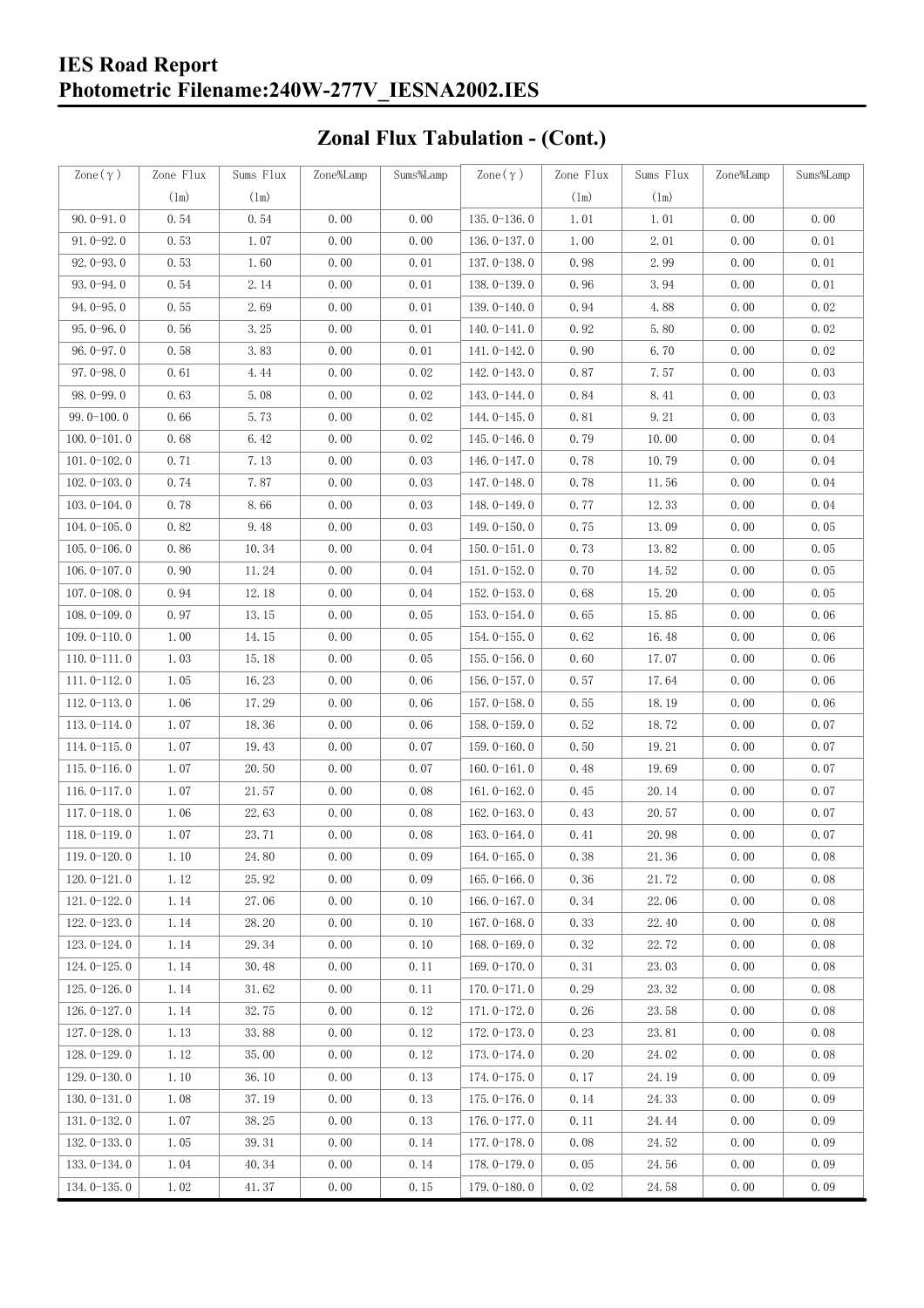### **Rectangle ISO Lighting Intensity Diagram**

| Lum. Name:           | Lum.Catelog:          | $Test ID: 2017-04-22$          |
|----------------------|-----------------------|--------------------------------|
| 240W<br>Lamp Name:   | Lamp Catelog:         | Test Lab: EVERFINE             |
| Manufacture: xinfang | Test Machine:GON-2000 | Test Date: 2017-04-22 09:15:35 |



Maximum Cand.@Angle: H=15.4°, V=41.7°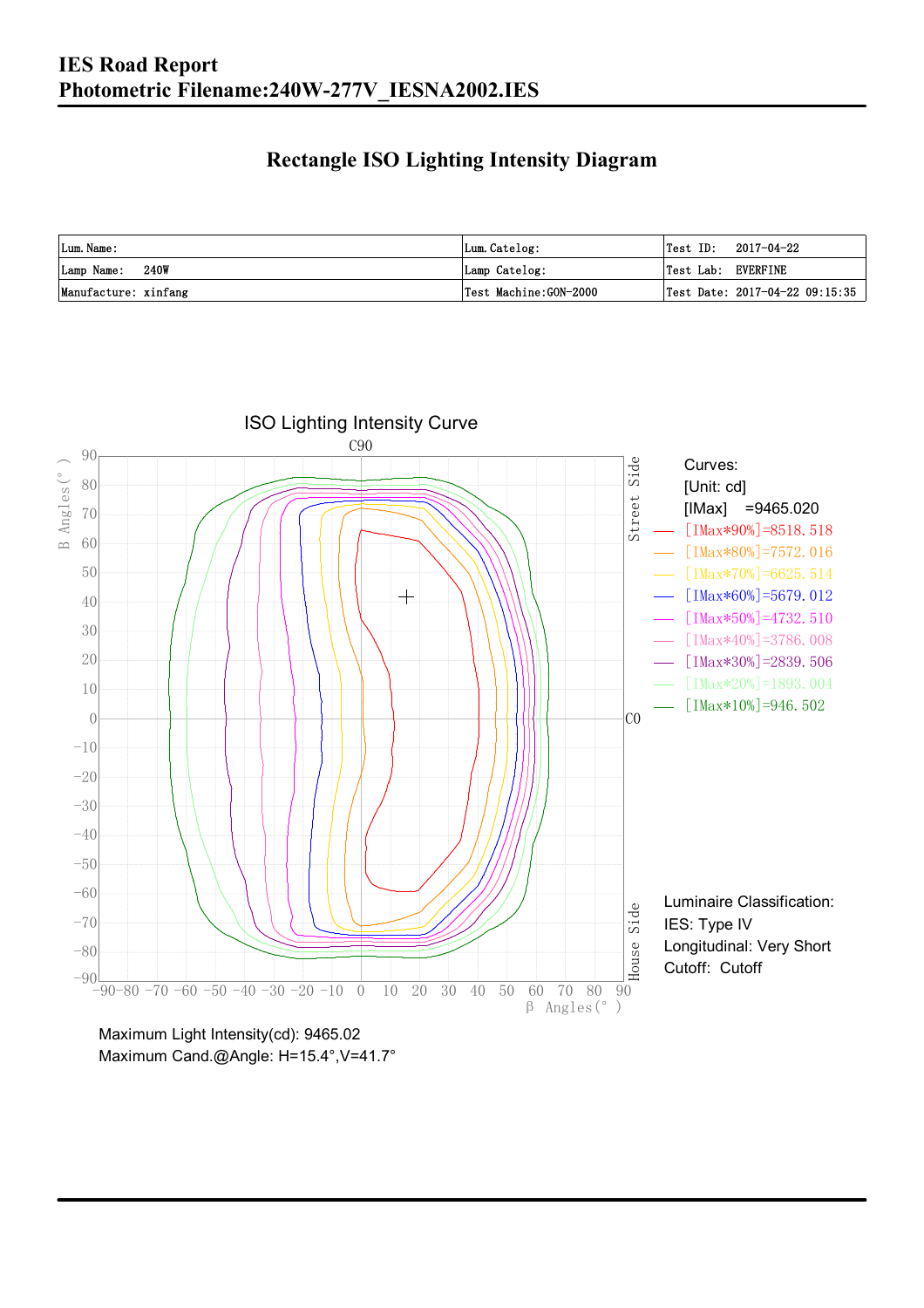### **Round ISO Lighting Intensity Diagram**

| Lum. Name:           | Lum.Catelog:          | 2017-04-22<br>Test ID:                 |
|----------------------|-----------------------|----------------------------------------|
| 240W<br>Lamp Name:   | Lamp Catelog:         | Test Lab: EVERFINE                     |
| Manufacture: xinfang | Test Machine:GON-2000 | $\vert$ Test Date: 2017-04-22 09:15:35 |

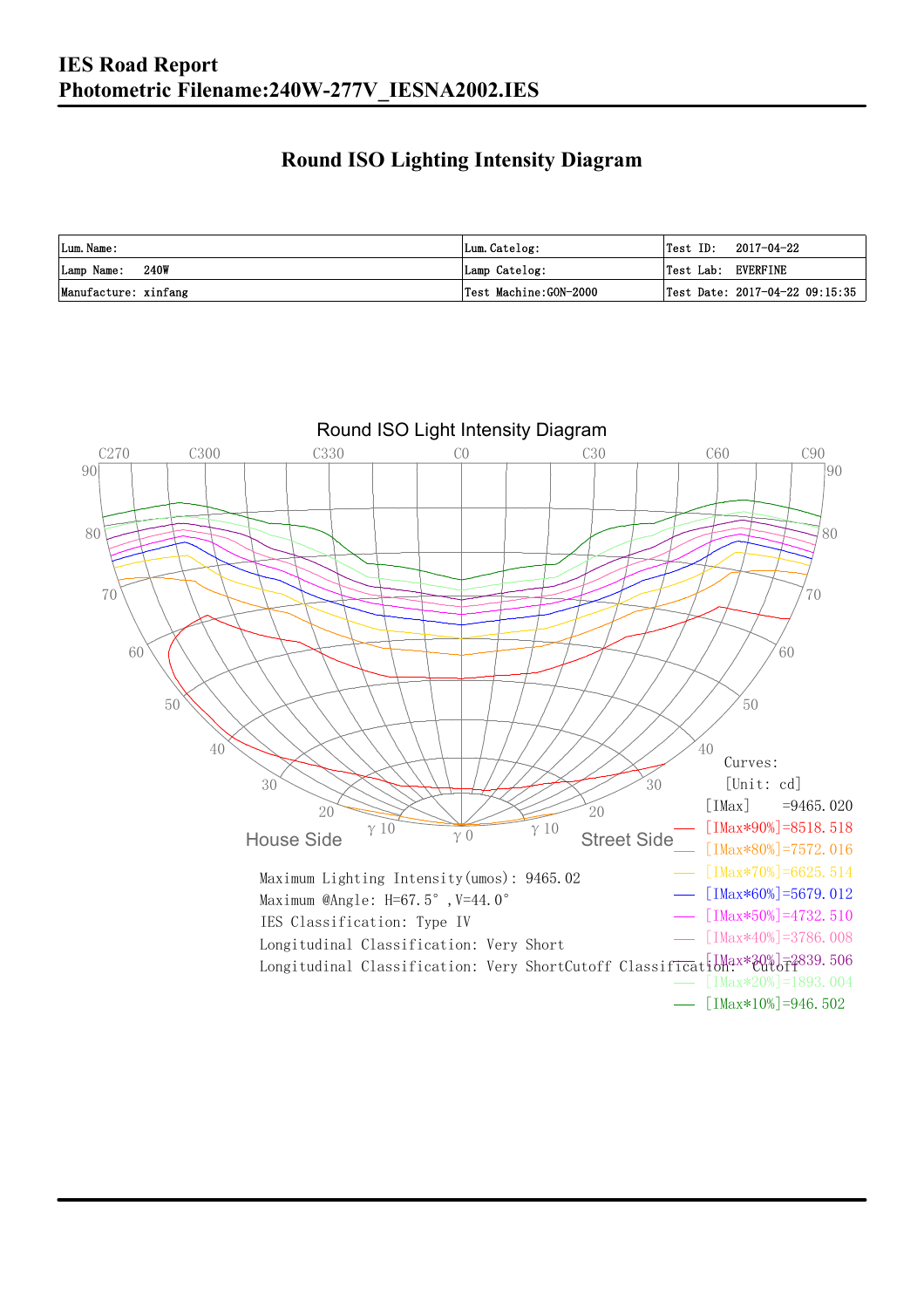### **Plane ISO-Illuminance Diagram**

| Lum. Name:           | Lum.Catelog:          | Test ID:<br>2017-04-22         |
|----------------------|-----------------------|--------------------------------|
| 240W<br>Lamp Name:   | Lamp Catelog:         | Test Lab: EVERFINE             |
| Manufacture: xinfang | Test Machine:GON-2000 | Test Date: 2017-04-22 09:15:35 |



#### Plane ISO-Illuminance Curve

Working Plane Maximum Illuminance(lx): 894.89 Working Plane Maximum Illuminance Position(d/h):H0.0 V0.2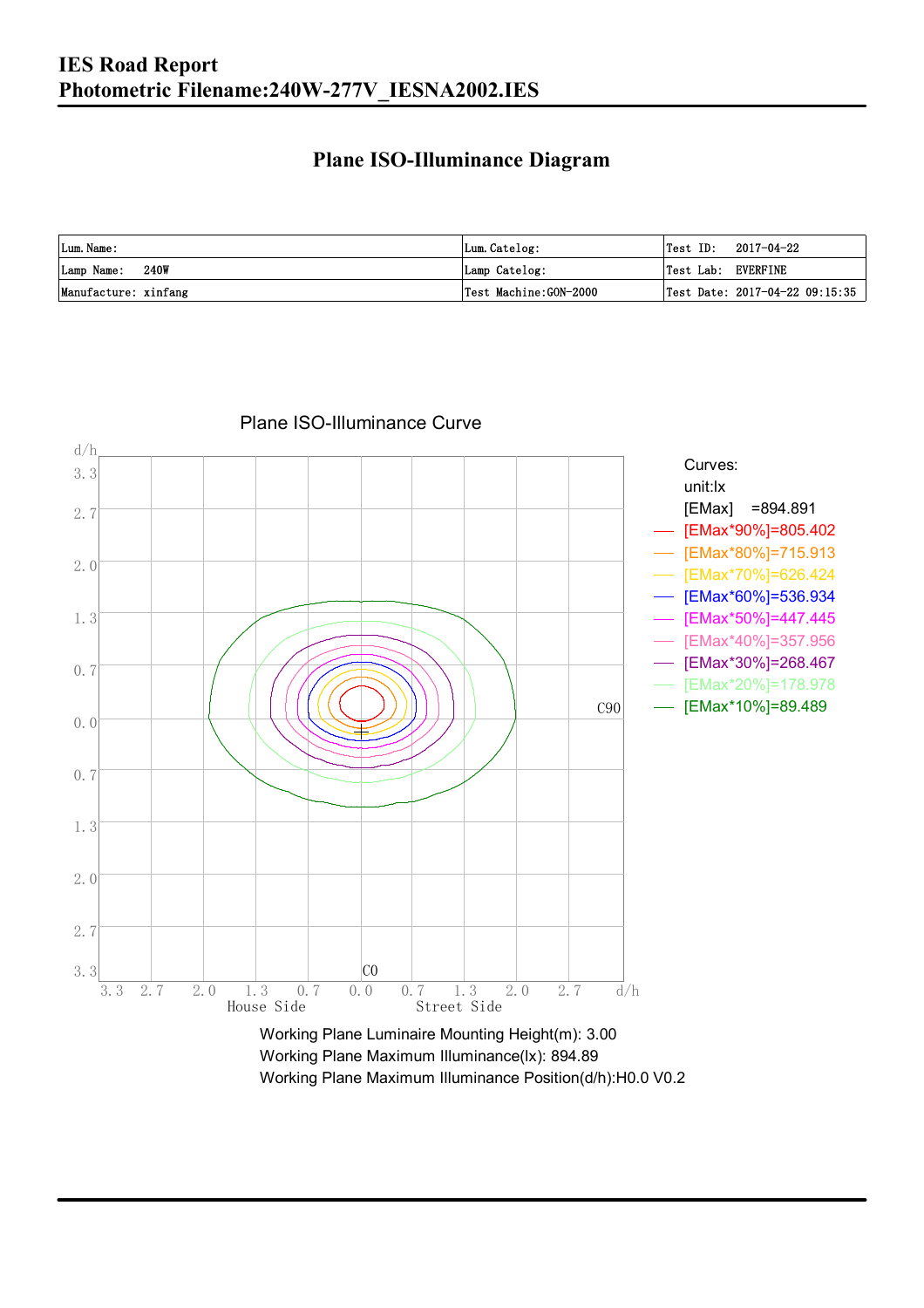### **3D Plane ISO Illuminance Diagram**

| Lum. Name:           | Lum.Catelog:          |                    | $\textsf{Test ID:} \quad 2017-04-22$ |
|----------------------|-----------------------|--------------------|--------------------------------------|
| Lamp Name: 240W      | Lamp Catelog:         | Test Lab: EVERFINE |                                      |
| Manufacture: xinfang | Test Machine:GON-2000 |                    | Test Date: 2017-04-22 09:15:35       |

#### 3D Plane Illuminance Modal

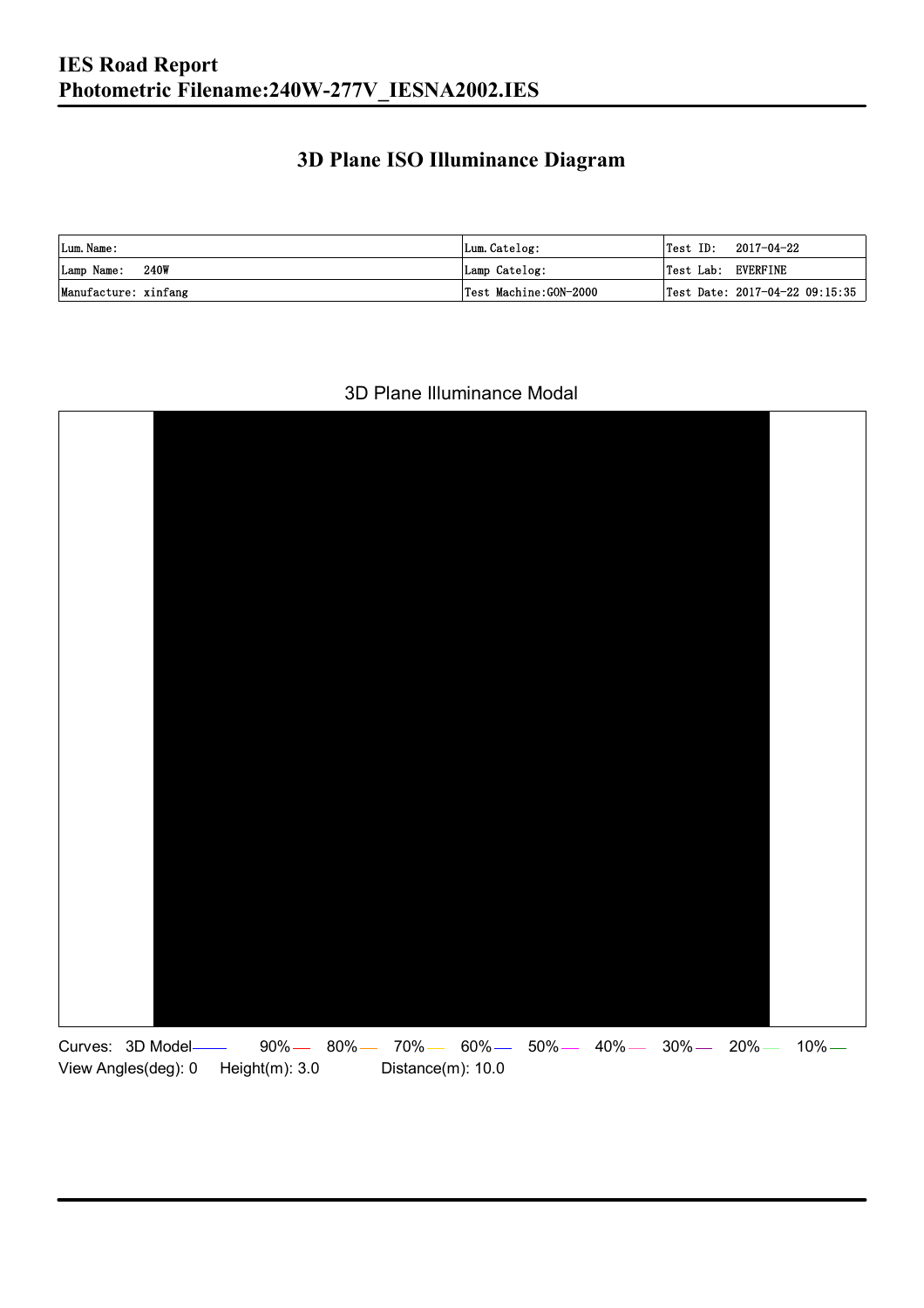### **Space ISO Illuminance Diagram**

| Lum. Name:           | Lum.Catelog:          | $\textsf{Test ID:} \quad 2017-04-22$   |
|----------------------|-----------------------|----------------------------------------|
| 240W<br>Lamp Name:   | Lamp Catelog:         | Test Lab: EVERFINE                     |
| Manufacture: xinfang | Test Machine:GON-2000 | $\vert$ Test Date: 2017-04-22 09:15:35 |



#### Space ISO Illuminance Curve

Space Plane Maximum Illuminance and @Angle:8053.62lx,10.0deg Plane Maximum Lighting Intensity and @Angle:9359.680cd,0eg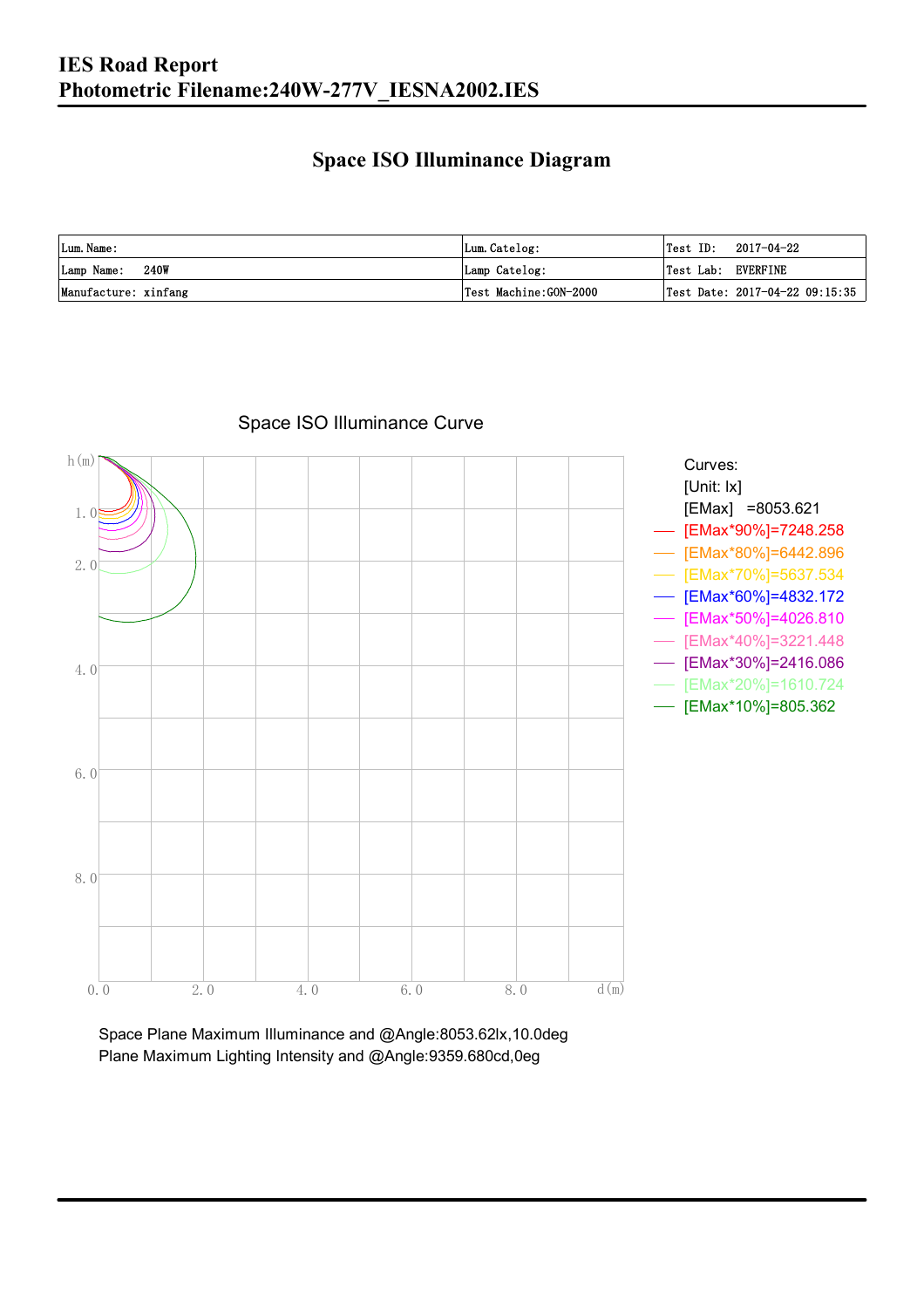### **Illuminance-Distance Diagram**

| Lum. Name:           | Lum.Catelog:           | Test ID:           | 2017-04-22                     |
|----------------------|------------------------|--------------------|--------------------------------|
| Lamp Name: 240W      | Lamp Catelog:          | Test Lab: EVERFINE |                                |
| Manufacture: xinfang | 'Test Machine:GON−2000 |                    | Test Date: 2017-04-22 09:15:35 |

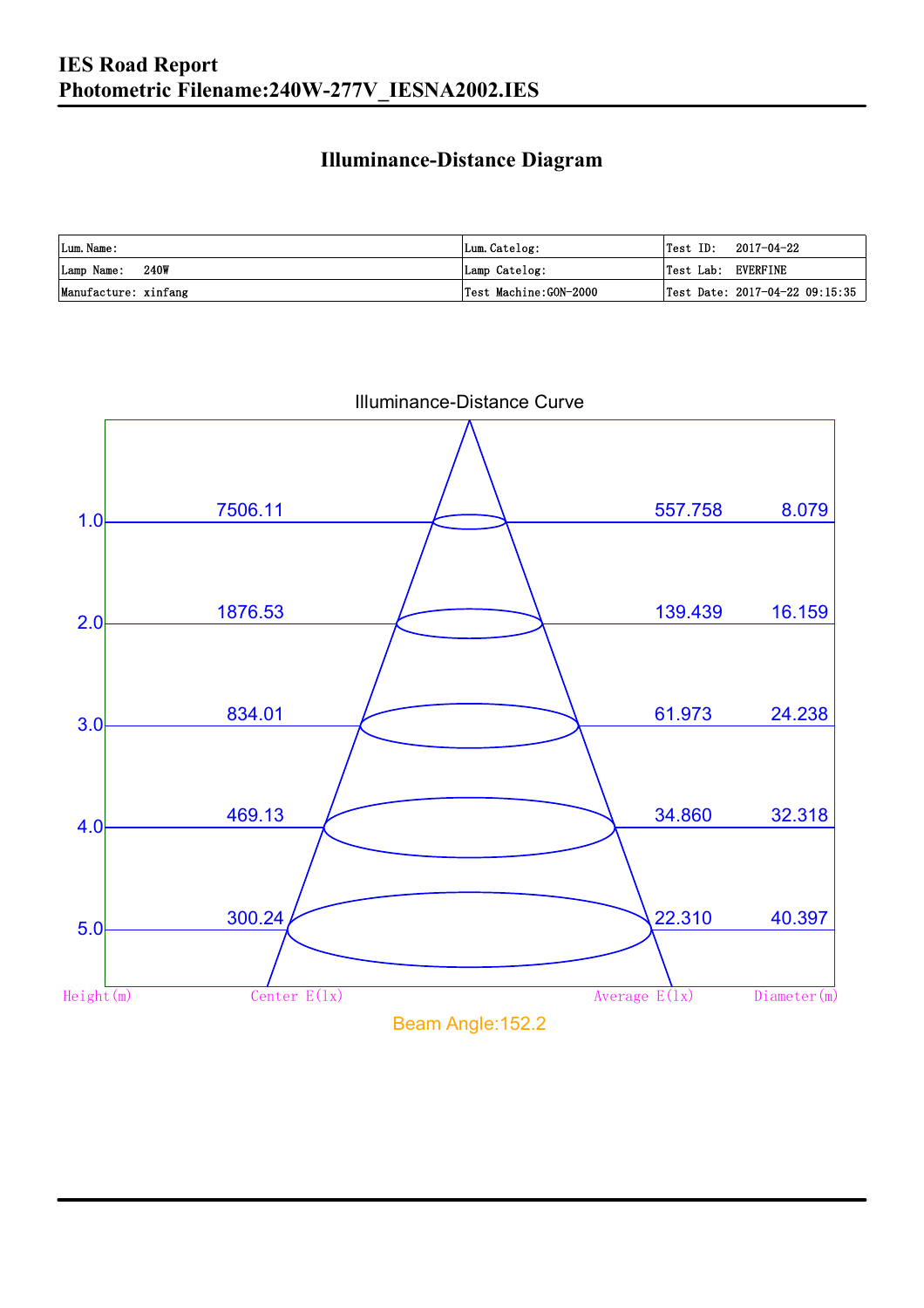### **Road Coefficient of Utilization Curves**

| Lum. Name:           | Lum.Catelog:          | Test ID:           | 2017-04-22                     |
|----------------------|-----------------------|--------------------|--------------------------------|
| Lamp Name: 240W      | Lamp Catelog:         | Test Lab: EVERFINE |                                |
| Manufacture: xinfang | Test Machine:GON-2000 |                    | Test Date: 2017-04-22 09:15:35 |



Tilt Angles: Ang1(deg): 0 Ang2(deg): 5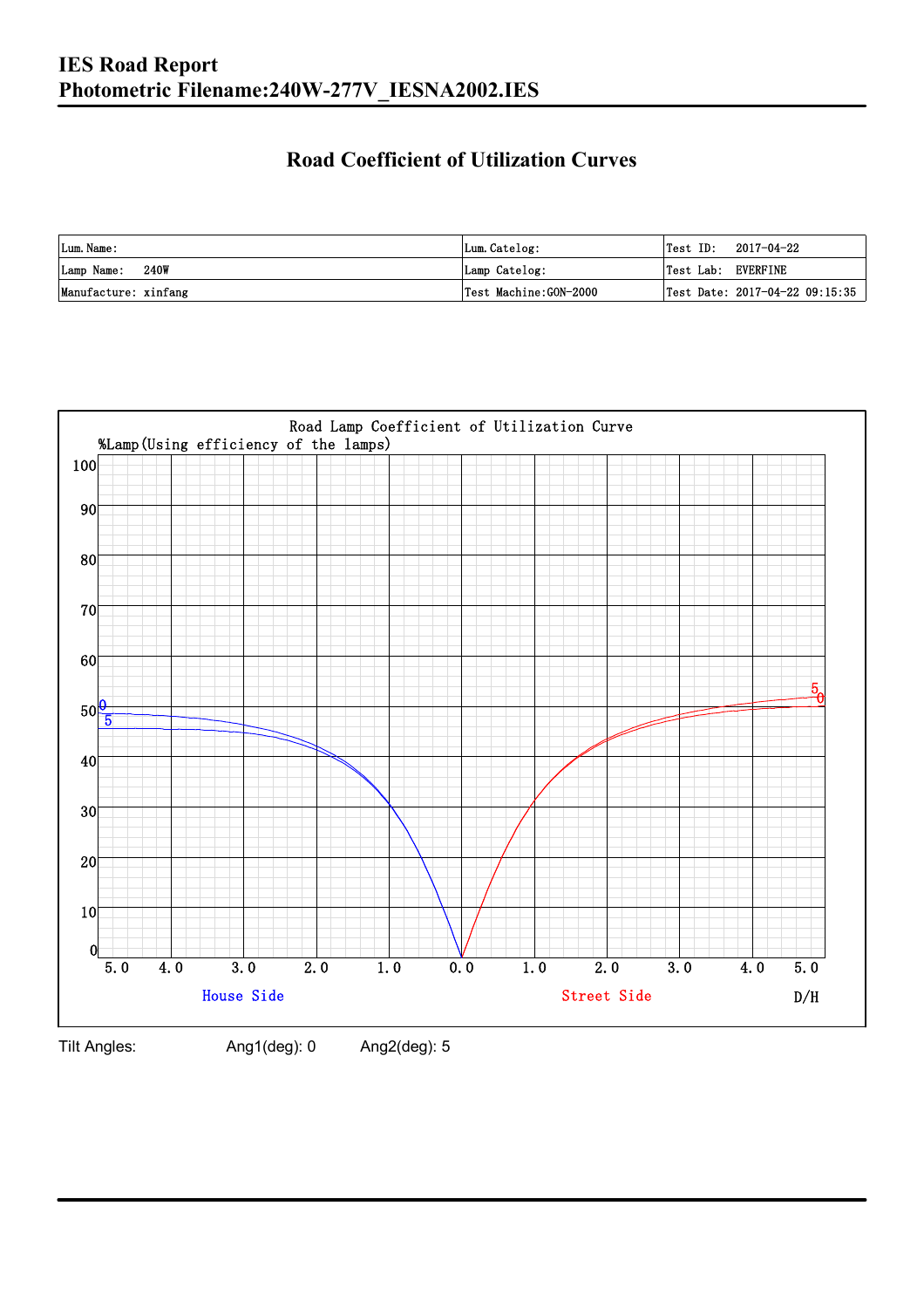#### **IES Road Report Photometric Filename:240W-277V\_IESNA2002.IES**

## **Candela Tabulation**

| V/H           | CO.0    | C22.5   | C45.0   | C67.5   | C90.0   | C112.5  | C135.0  | C157.5  | C180.0  | C <sub>2</sub> 02.5 | C225.0  | C <sub>247.5</sub> |
|---------------|---------|---------|---------|---------|---------|---------|---------|---------|---------|---------------------|---------|--------------------|
| $\gamma$ 0.0  | 7506.11 | 7506.11 | 7506.11 | 7506.11 | 7506.11 | 7506.11 | 7506.11 | 7506.11 | 7506.11 | 7506.11             | 7506.11 | 7506.11            |
| $\gamma$ 1.0  | 7617.96 | 7608.66 | 7588.32 | 7551.07 | 7509.44 | 7465.87 | 7425.47 | 7394.11 | 7387.25 | 7396.25             | 7417.78 | 7458.26            |
| $\gamma$ 2.0  | 7723.15 | 7713.74 | 7665.43 | 7594.02 | 7512.15 | 7422.82 | 7340.13 | 7282.59 | 7261.28 | 7280.13             | 7329.37 | 7410.99            |
| $\gamma$ 3.0  | 7823.04 | 7816.78 | 7746.66 | 7635.61 | 7513.81 | 7375.33 | 7254.35 | 7164.50 | 7130.64 | 7161.64             | 7236.09 | 7362.07            |
| $\gamma$ 4.0  | 7919.78 | 7915.37 | 7824.48 | 7679.37 | 7516.50 | 7324.02 | 7161.43 | 7042.63 | 6995.37 | 7039.33             | 7135.53 | 7308.18            |
| $\gamma$ 5.0  | 8014.88 | 8004.35 | 7902.71 | 7721.05 | 7514.87 | 7269.10 | 7070.51 | 6915.89 | 6858.08 | 6914.93             | 7038.86 | 7250.80            |
| $\gamma$ 6.0  | 8107.71 | 8087.28 | 7972.77 | 7763.48 | 7509.82 | 7213.41 | 6977.08 | 6790.05 | 6727.10 | 6787.25             | 6938.42 | 7192.37            |
| $\gamma$ 7.0  | 8196.19 | 8171.41 | 8037.35 | 7804.16 | 7503.20 | 7153.95 | 6880.48 | 6670.76 | 6593.49 | 6655.53             | 6836.42 | 7132.18            |
| $\gamma$ 8.0  | 8278.71 | 8258.37 | 8102.46 | 7842.31 | 7499.97 | 7094.76 | 6786.01 | 6546.68 | 6462.90 | 6528.02             | 6737.31 | 7072.06            |
| $\gamma$ 9.0  | 8357.25 | 8345.28 | 8172.83 | 7884.44 | 7497.74 | 7039.55 | 6688.58 | 6418.07 | 6319.18 | 6398.34             | 6636.44 | 7018.17            |
| $\gamma$ 10.0 | 8432.12 | 8426.44 | 8242.58 | 7933.42 | 7495.04 | 6985.84 | 6597.66 | 6285.53 | 6168.39 | 6267.34             | 6542.21 | 6966.01            |
| $\gamma$ 11.0 | 8504.75 | 8496.95 | 8309.40 | 7983.39 | 7496.14 | 6936.19 | 6505.73 | 6156.26 | 6013.91 | 6135.16             | 6448.58 | 6916.43            |
| $\gamma$ 12.0 | 8576.94 | 8568.33 | 8372.16 | 8033.38 | 7500.66 | 6892.19 | 6416.22 | 6023.09 | 5869.64 | 5998.32             | 6356.54 | 6869.15            |
| $\gamma$ 13.0 | 8642.79 | 8638.66 | 8436.66 | 8082.55 | 7511.66 | 6853.72 | 6322.64 | 5891.02 | 5728.36 | 5869.09             | 6260.53 | 6823.55            |
| $\gamma$ 14.0 | 8706.90 | 8699.05 | 8502.84 | 8134.97 | 7532.53 | 6822.71 | 6229.64 | 5758.74 | 5591.67 | 5740.52             | 6160.17 | 6781.02            |
| $\gamma$ 15.0 | 8770.10 | 8758.85 | 8566.52 | 8189.76 | 7563.51 | 6792.40 | 6136.21 | 5638.16 | 5462.26 | 5618.45             | 6064.15 | 6741.49            |
| $\gamma$ 16.0 | 8836.37 | 8816.79 | 8628.06 | 8243.03 | 7598.21 | 6764.52 | 6041.84 | 5529.18 | 5345.31 | 5498.86             | 5965.27 | 6702.63            |
| $\gamma$ 17.0 | 8902.87 | 8872.80 | 8689.14 | 8295.37 | 7632.87 | 6741.42 | 5950.26 | 5426.91 | 5239.90 | 5384.44             | 5870.30 | 6666.81            |
| $\gamma$ 18.0 | 8964.41 | 8924.74 | 8744.30 | 8351.49 | 7676.73 | 6727.52 | 5868.03 | 5324.29 | 5137.64 | 5276.29             | 5776.21 | 6635.71            |
| $\gamma$ 19.0 | 9018.53 | 8978.81 | 8796.16 | 8412.94 | 7723.61 | 6717.86 | 5788.71 | 5228.86 | 5044.60 | 5175.03             | 5686.08 | 6609.16            |
| $\gamma$ 20.0 | 9072.47 | 9027.10 | 8851.07 | 8474.71 | 7772.10 | 6709.88 | 5712.50 | 5141.71 | 4951.18 | 5082.52             | 5594.87 | 6584.72            |
| $\gamma$ 21.0 | 9131.85 | 9073.33 | 8903.80 | 8535.43 | 7824.45 | 6696.89 | 5641.79 | 5052.25 | 4862.26 | 4992.12             | 5509.82 | 6559.59            |
| $\gamma$ 22.0 | 9178.31 | 9118.79 | 8956.27 | 8598.40 | 7877.63 | 6686.36 | 5578.38 | 4969.47 | 4770.83 | 4907.52             | 5438.37 | 6537.24            |
| $\gamma$ 23.0 | 9220.25 | 9161.00 | 9006.20 | 8665.66 | 7929.29 | 6671.69 | 5510.48 | 4888.46 | 4677.31 | 4822.66             | 5370.87 | 6511.75            |
| $\gamma$ 24.0 | 9269.53 | 9199.47 | 9053.45 | 8735.40 | 7992.49 | 6655.48 | 5440.87 | 4804.09 | 4584.11 | 4739.33             | 5303.74 | 6488.77            |
| $\gamma$ 25.0 | 9307.18 | 9233.09 | 9098.93 | 8803.76 | 8053.83 | 6635.38 | 5375.44 | 4717.69 | 4498.92 | 4654.39             | 5237.39 | 6460.09            |
| $\gamma$ 26.0 | 9334.74 | 9257.36 | 9135.91 | 8865.67 | 8110.86 | 6617.55 | 5309.49 | 4625.43 | 4417.76 | 4571.75             | 5172.69 | 6434.18            |
| $\gamma$ 27.0 | 9349.43 | 9276.00 | 9170.27 | 8925.39 | 8165.95 | 6601.88 | 5243.92 | 4539.45 | 4339.14 | 4484.87             | 5107.72 | 6408.00            |
| $\gamma$ 28.0 | 9359.68 | 9291.42 | 9204.57 | 8980.23 | 8219.33 | 6584.35 | 5187.64 | 4454.09 | 4259.43 | 4400.89             | 5041.60 | 6378.54            |
| $\gamma$ 29.0 | 9349.60 | 9302.34 | 9231.39 | 9032.16 | 8269.37 | 6561.73 | 5135.15 | 4371.04 | 4182.32 | 4321.30             | 4978.08 | 6351.36            |
| $\gamma$ 30.0 | 9335.78 | 9303.71 | 9259.41 | 9084.78 | 8328.63 | 6535.30 | 5083.29 | 4290.76 | 4104.32 | 4244.62             | 4917.07 | 6320.71            |
| $\gamma$ 31.0 | 9305.72 | 9290.75 | 9282.20 | 9139.03 | 8378.15 | 6505.28 | 5031.97 | 4215.10 | 4031.45 | 4173.53             | 4860.55 | 6286.53            |
| $\gamma$ 32.0 | 9264.80 | 9271.05 | 9295.49 | 9188.01 | 8426.76 | 6472.78 | 4979.72 | 4144.10 | 3955.04 | 4102.38             | 4803.24 | 6251.54            |
| $\gamma$ 33.0 | 9208.27 | 9238.52 | 9310.42 | 9227.39 | 8472.97 | 6436.83 | 4922.92 | 4077.43 | 3884.88 | 4030.79             | 4746.94 | 6213.18            |
| $\gamma$ 34.0 | 9145.80 | 9201.19 | 9327.81 | 9262.22 | 8516.18 | 6408.98 | 4868.13 | 4010.90 | 3811.20 | 3963.30             | 4696.32 | 6171.45            |
| $\gamma$ 35.0 | 9072.67 | 9150.83 | 9341.91 | 9298.66 | 8556.77 | 6384.95 | 4816.88 | 3938.44 | 3733.52 | 3897.43             | 4646.13 | 6132.59            |
| $\gamma$ 36.0 | 8998.05 | 9087.01 | 9349.35 | 9332.34 | 8593.20 | 6357.18 | 4767.36 | 3867.25 | 3653.67 | 3832.00             | 4597.90 | 6093.68            |
| $\gamma$ 37.0 | 8905.34 | 9015.49 | 9349.52 | 9368.98 | 8627.73 | 6319.38 | 4720.80 | 3795.53 | 3571.46 | 3762.09             | 4544.57 | 6056.65            |
| $\gamma$ 38.0 | 8802.61 | 8940.98 | 9342.38 | 9397.84 | 8655.77 | 6280.37 | 4671.91 | 3725.09 | 3485.40 | 3687.90             | 4494.98 | 6024.06            |
| $\gamma$ 39.0 | 8683.36 | 8854.35 | 9328.85 | 9419.34 | 8686.44 | 6243.70 | 4616.58 | 3653.23 | 3398.15 | 3607.62             | 4440.22 | 5995.29            |
| $\gamma$ 40.0 | 8562.04 | 8769.42 | 9307.97 | 9433.83 | 8718.97 | 6215.12 | 4559.05 | 3577.09 | 3315.55 | 3520.78             | 4384.41 | 5967.42            |
| $\gamma$ 41.0 | 8427.10 | 8674.35 | 9288.39 | 9442.51 | 8742.30 | 6194.70 | 4500.66 | 3499.71 | 3234.73 | 3438.12             | 4329.58 | 5944.58            |
| $\gamma$ 42.0 | 8282.12 | 8575.15 | 9260.62 | 9453.29 | 8769.44 | 6179.99 | 4450.47 | 3416.21 | 3158.08 | 3358.39             | 4266.09 | 5924.86            |
| $\gamma$ 43.0 | 8128.03 | 8464.25 | 9227.53 | 9464.34 | 8786.42 | 6162.51 | 4399.87 | 3337.67 | 3080.52 | 3278.13             | 4205.32 | 5906.62            |
| $\gamma$ 44.0 | 7954.72 | 8348.53 | 9194.53 | 9465.02 | 8807.79 | 6140.89 | 4349.17 | 3259.48 | 3002.97 | 3202.77             | 4148.60 | 5885.24            |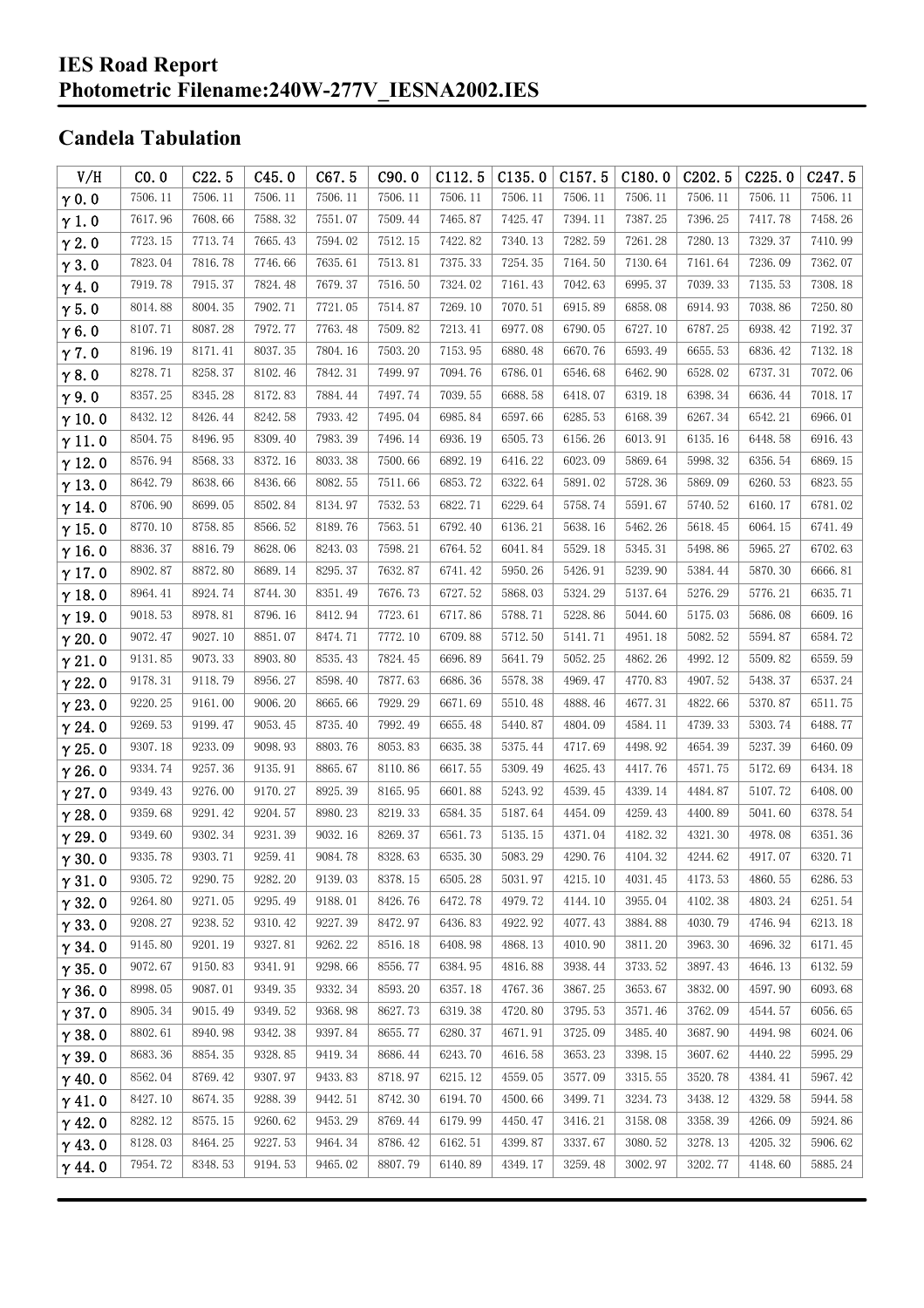| V/H           | CO.0    | C22.5   | C45.0   | C67.5   | C90.0   | C112.5  | C135.0  | C157.5  | C180.0  | C <sub>202.5</sub> | C225.0  | C <sub>247.5</sub> |
|---------------|---------|---------|---------|---------|---------|---------|---------|---------|---------|--------------------|---------|--------------------|
| $\gamma$ 45.0 | 7773.17 | 8227.46 | 9151.63 | 9462.25 | 8819.13 | 6119.85 | 4295.47 | 3186.67 | 2925.45 | 3133.89            | 4098.32 | 5860.15            |
| $\gamma$ 46.0 | 7573.18 | 8082.89 | 9100.21 | 9449.77 | 8830.86 | 6101.84 | 4243.18 | 3113.66 | 2852.33 | 3065.01            | 4040.62 | 5831.85            |
| $\gamma$ 47.0 | 7364.39 | 7924.37 | 9046.25 | 9437.25 | 8838.96 | 6083.45 | 4190.80 | 3040.65 | 2783.24 | 2996.13            | 3982.73 | 5807.23            |
| $\gamma$ 48.0 | 7136.77 | 7750.94 | 8984.12 | 9431.14 | 8842.83 | 6073.47 | 4136.99 | 2967.77 | 2715.75 | 2927.21            | 3921.16 | 5786.50            |
| $\gamma$ 49.0 | 6896.72 | 7562.56 | 8915.61 | 9423.32 | 8845.63 | 6060.87 | 4073.86 | 2903.41 | 2648.55 | 2855.87            | 3856.51 | 5759.82            |
| $\gamma$ 50.0 | 6638.15 | 7360.61 | 8840.41 | 9418.32 | 8847.70 | 6041.34 | 4011.30 | 2834.36 | 2577.11 | 2785.66            | 3792.42 | 5733.58            |
| $\gamma$ 51.0 | 6359.21 | 7139.09 | 8758.07 | 9416.63 | 8840.31 | 6018.33 | 3949.57 | 2772.80 | 2506.79 | 2714.19            | 3725.42 | 5706.50            |
| $\gamma$ 52.0 | 6066.78 | 6901.70 | 8651.87 | 9398.78 | 8828.38 | 5992.45 | 3892.07 | 2708.45 | 2439.74 | 2646.29            | 3662.43 | 5680.35            |
| $\gamma$ 53.0 | 5753.26 | 6642.00 | 8538.36 | 9365.10 | 8813.32 | 5975.19 | 3837.27 | 2649.09 | 2370.16 | 2578.24            | 3597.37 | 5655.13            |
| $\gamma$ 54.0 | 5419.31 | 6379.51 | 8404.93 | 9317.31 | 8795.23 | 5956.62 | 3782.45 | 2580.88 | 2298.66 | 2514.86            | 3533.61 | 5633.53            |
| $\gamma$ 55.0 | 5035.46 | 6101.49 | 8250.25 | 9254.71 | 8770.81 | 5936.07 | 3723.32 | 2514.19 | 2230.05 | 2450.87            | 3475.38 | 5606.68            |
| $\gamma$ 56.0 | 4573.63 | 5797.87 | 8091.99 | 9187.91 | 8740.42 | 5911.50 | 3664.96 | 2450.09 | 2161.71 | 2385.96            | 3419.26 | 5571.01            |
| $\gamma$ 57.0 | 4027.05 | 5466.35 | 7927.95 | 9113.38 | 8706.96 | 5891.54 | 3602.17 | 2385.39 | 2101.33 | 2320.15            | 3358.28 | 5535.60            |
| $\gamma$ 58.0 | 3424.78 | 5074.81 | 7739.11 | 9035.74 | 8682.07 | 5876.39 | 3533.66 | 2322.57 | 2043.90 | 2259.64            | 3294.44 | 5504.01            |
| $\gamma$ 59.0 | 2861.08 | 4629.99 | 7526.14 | 8950.72 | 8673.36 | 5858.45 | 3457.43 | 2261.54 | 1971.91 | 2206.78            | 3225.29 | 5474.34            |
| $\gamma$ 60.0 | 2392.13 | 4149.92 | 7297.03 | 8846.92 | 8667.83 | 5845.79 | 3385.54 | 2205.84 | 1858.24 | 2159.17            | 3155.38 | 5441.57            |
| $\gamma$ 61.0 | 1995.37 | 3654.47 | 7053.08 | 8730.65 | 8655.10 | 5834.44 | 3309.20 | 2150.85 | 1669.73 | 2106.27            | 3082.14 | 5412.25            |
| $\gamma$ 62.0 | 1598.66 | 3159.03 | 6792.93 | 8606.52 | 8629.06 | 5821.45 | 3241.58 | 2093.04 | 1441.29 | 2038.22            | 3008.91 | 5395.24            |
| $\gamma$ 63.0 | 1214.25 | 2679.94 | 6515.52 | 8485.94 | 8593.47 | 5808.39 | 3177.25 | 2017.49 | 1246.06 | 1944.95            | 2935.79 | 5375.29            |
| $\gamma$ 64.0 | 829.95  | 2192.98 | 6212.15 | 8365.78 | 8547.23 | 5788.95 | 3110.83 | 1916.49 | 1099.45 | 1814.08            | 2867.41 | 5349.63            |
| $\gamma$ 65.0 | 620.20  | 1749.10 | 5878.45 | 8247.33 | 8503.69 | 5770.06 | 3044.40 | 1770.89 | 998.06  | 1625.66            | 2799.88 | 5315.00            |
| $\gamma$ 66.0 | 490.07  | 1446.49 | 5525.49 | 8120.75 | 8455.71 | 5747.09 | 2977.96 | 1562.96 | 861.70  | 1432.35            | 2727.62 | 5273.11            |
| $\gamma$ 67.0 | 409.79  | 1146.72 | 5137.49 | 7967.55 | 8421.21 | 5725.78 | 2910.69 | 1378.00 | 702.91  | 1261.35            | 2655.56 | 5213.66            |
| $\gamma$ 68.0 | 370.37  | 846.94  | 4716.42 | 7811.28 | 8386.51 | 5716.56 | 2831.91 | 1226.54 | 622.34  | 1121.95            | 2578.53 | 5137.72            |
| $\gamma$ 69.0 | 346.52  | 646.39  | 4269.62 | 7645.05 | 8328.93 | 5707.90 | 2749.37 | 1090.17 | 570.21  | 994.73             | 2499.70 | 5080.07            |
| $\gamma$ 70.0 | 326.11  | 487.90  | 3777.48 | 7461.29 | 8227.11 | 5696.73 | 2663.38 | 960.02  | 513.56  | 882.95             | 2398.02 | 5057.06            |
| $\gamma$ 71.0 | 309.88  | 382.90  | 3329.83 | 7250.70 | 8001.35 | 5672.93 | 2546.46 | 841.47  | 458.94  | 770.69             | 2251.99 | 5081.31            |
| $\gamma$ 72.0 | 296.25  | 324.77  | 2948.41 | 7022.60 | 7621.33 | 5625.82 | 2395.34 | 725.43  | 412.90  | 647.91             | 2111.77 | 5119.20            |
| $\gamma$ 73.0 | 287.05  | 294.49  | 2583.60 | 6744.42 | 7039.86 | 5509.94 | 2249.22 | 595.04  | 376.10  | 533.65             | 2008.48 | 5113.12            |
| $\gamma$ 74.0 | 272.15  | 274.92  | 2240.34 | 6379.01 | 6330.97 | 5389.03 | 2161.04 | 491.78  | 340.17  | 474.06             | 1920.22 | 5020.10            |
| $\gamma$ 75.0 | 246.00  | 260.48  | 1890.31 | 5962.64 | 5416.13 | 5263.93 | 2071.55 | 437.76  | 300.34  | 429.09             | 1822.58 | 4877.00            |
| $\gamma$ 76.0 | 222.55  | 245.14  | 1559.31 | 5325.27 | 4446.24 | 5019.34 | 1962.68 | 398.10  | 262.80  | 379.07             | 1676.42 | 4571.32            |
| $\gamma$ 77.0 | 204.14  | 225.04  | 1169.19 | 4501.85 | 3757.66 | 4507.31 | 1764.31 | 349.00  | 229.32  | 326.04             | 1441.54 | 4204.02            |
| $\gamma$ 78.0 | 185.53  | 204.02  | 779.03  | 3723.92 | 3069.09 | 4004.55 | 1480.77 | 295.19  | 201.55  | 275.20             | 1260.86 | 3581.41            |
| $\gamma$ 79.0 | 167.83  | 184.34  | 468.57  | 3094.76 | 2380.33 | 3344.85 | 1191.93 | 261.99  | 175.93  | 242.43             | 1060.89 | 2958.79            |
| $\gamma$ 80.0 | 149.12  | 160.68  | 246.83  | 2408.52 | 1684.48 | 2685.15 | 828.63  | 236.14  | 150.80  | 213.84             | 712.58  | 2336.36            |
| $\gamma$ 81.0 | 127.87  | 134.02  | 165.67  | 1862.01 | 1123.54 | 2026.77 | 562.70  | 208.08  | 125.11  | 185.46             | 485.94  | 1739.27            |
| $\gamma$ 82.0 | 101.16  | 108.76  | 125.28  | 1433.31 | 761.74  | 1421.20 | 402.69  | 179.79  | 101.88  | 157.44             | 335.57  | 1333.94            |
| $\gamma$ 83.0 | 79.47   | 86.72   | 95.19   | 1004.85 | 474.04  | 1048.06 | 245.37  | 152.21  | 81.51   | 129.02             | 234.60  | 846.53             |
| $\gamma$ 84.0 | 54.19   | 65.63   | 68.50   | 576.39  | 255.49  | 627.14  | 157.15  | 122.38  | 63.11   | 102.72             | 152.95  | 423.57             |
| $\gamma$ 85.0 | 31.42   | 39.77   | 46.16   | 270.93  | 85.44   | 327.64  | 103.28  | 87.32   | 46.71   | 77.36              | 90.81   | 188.70             |
| $\gamma$ 86.0 | 6.67    | 16.39   | 26.23   | 84.78   | 33.66   | 105.25  | 58.72   | 58.37   | 27.60   | 51.93              | 55.64   | 65.13              |
| $\gamma$ 87.0 | 2.91    | 4.11    | 11.68   | 21.51   | 18.68   | 19.47   | 22.37   | 17.30   | 6.22    | 17.19              | 21.59   | 17.87              |
| $\gamma$ 88.0 | 1.14    | 2.21    | 6.06    | 16.03   | 15.83   | 15.59   | 8.06    | 4.56    | 3.76    | 4.90               | 8.01    | 14.79              |
| $\gamma$ 89.0 | 0.12    | 0.49    | 3.79    | 12.59   | 11.50   | 10.73   | 4.17    | 2.02    | 1.92    | 3.25               | 4.80    | 10.58              |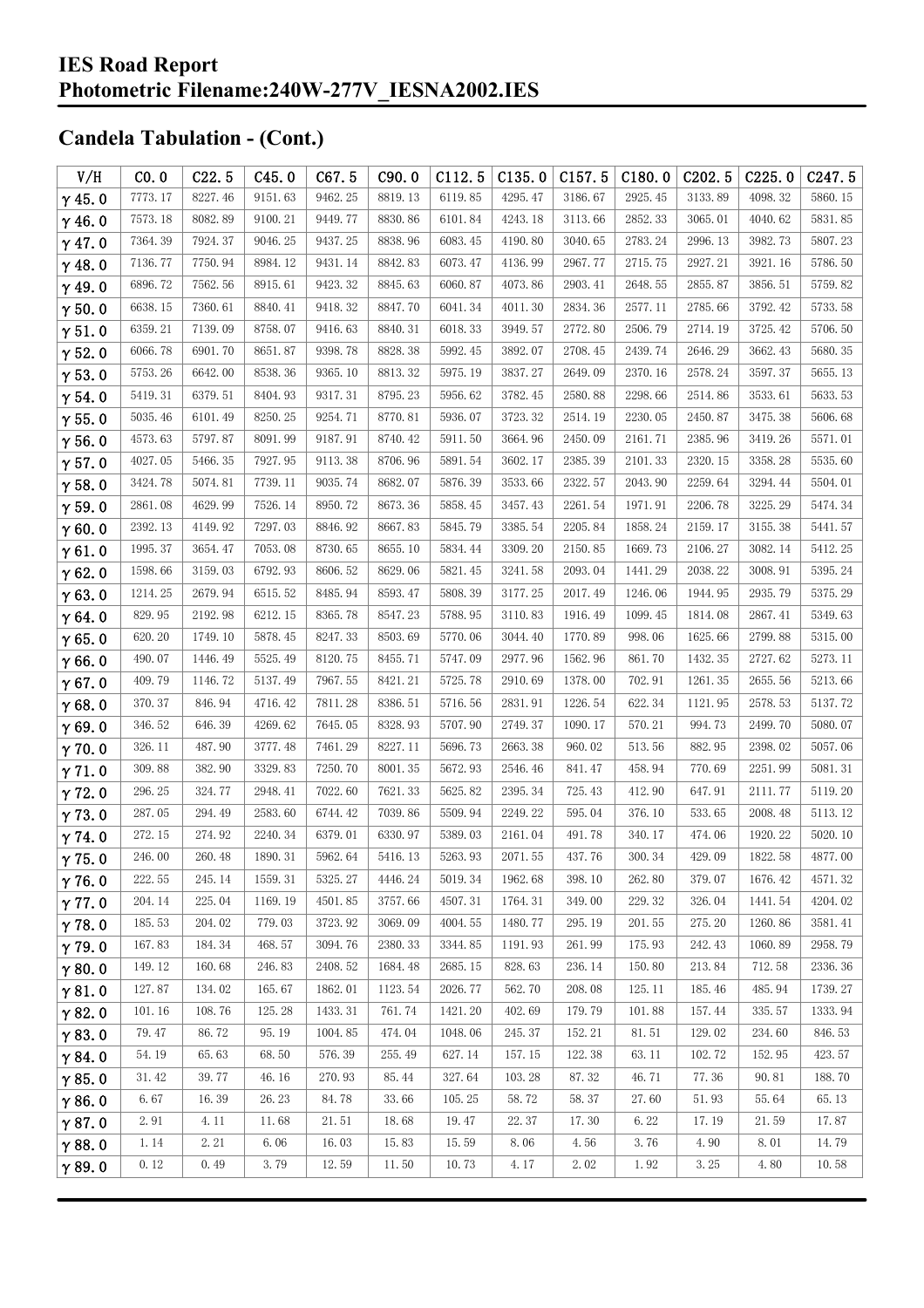| V/H            | CO.0  | C22.5    | C45.0 | C67.5 | C90.0 | C112.5 | C135.0 | C157.5 | C180.0 | C <sub>202.5</sub> | C225.0 | C <sub>247.5</sub> |
|----------------|-------|----------|-------|-------|-------|--------|--------|--------|--------|--------------------|--------|--------------------|
| $\gamma$ 90.0  | 0.00  | 0.31     | 3.28  | 11.27 | 10.64 | 9.26   | 2.80   | 0.00   | 0.00   | 0.36               | 3.78   | 10.27              |
| $\gamma$ 91.0  | 0.00  | 0.16     | 3.12  | 10.74 | 10.59 | 9.21   | 2.90   | 0.00   | 0.00   | 0.31               | 3.78   | 10.28              |
| $\gamma$ 92.0  | 0.00  | 0.15     | 3.11  | 10.48 | 10.59 | 9.22   | 2.95   | 0.00   | 0.00   | 0.31               | 3.78   | 10.43              |
| $\gamma$ 93.0  | 0.00  | 0.15     | 3.11  | 10.22 | 10.74 | 9.37   | 3.01   | 0.00   | 0.00   | 0.31               | 3.93   | 10.53              |
| $\gamma$ 94.0  | 0.00  | 0.15     | 3.21  | 10.17 | 10.90 | 9.57   | 3.26   | 0.00   | 0.00   | 0.31               | 4.09   | 10.63              |
| $\gamma$ 95.0  | 0.00  | 0.30     | 3.47  | 10.07 | 11.15 | 9.88   | 3.67   | 0.00   | 0.00   | 0.31               | 4.39   | 11.04              |
| $\gamma$ 96.0  | 0.00  | 0.36     | 3.57  | 10.02 | 11.66 | 10.24  | 4.03   | 0.00   | 0.00   | 0.31               | 4.76   | 11.20              |
| $\gamma$ 97.0  | 0.00  | 0.56     | 3.78  | 10.02 | 12.06 | 10.59  | 4.44   | 0.06   | 0.00   | 0.56               | 5.27   | 11.71              |
| $\gamma$ 98.0  | 0.00  | 1.00     | 4.08  | 10.02 | 12.37 | 10.94  | 5.00   | 0.36   | 0.00   | 0.72               | 5.78   | 11.91              |
| $\gamma$ 99.0  | 0.20  | 1.17     | 4.49  | 10.07 | 12.68 | 11.05  | 5.46   | 0.46   | 0.00   | 0.82               | 6.24   | 12.22              |
| $\gamma$ 100.0 | 0.35  | 1.37     | 4.59  | 10.07 | 13.08 | 11.49  | 5.96   | 0.66   | 0.00   | 1.02               | 6.59   | 12.58              |
| $\gamma$ 101.0 | 0.50  | 1.83     | 4.74  | 10.27 | 13.58 | 11.81  | 6.31   | 0.98   | 0.00   | 1.48               | 7.11   | 12.99              |
| $\gamma$ 102.0 | 0.70  | 1.93     | 4.90  | 10.57 | 13.83 | 12.30  | 6.72   | 1.42   | 0.15   | 1.74               | 7.56   | 13.34              |
| $\gamma$ 103.0 | 0.91  | 2.09     | 5.35  | 11.03 | 14.19 | 12.56  | 7.13   | 1.78   | 0.51   | 2.10               | 8.07   | 13.65              |
| $\gamma$ 104.0 | 1.21  | 2.39     | 5.56  | 11.29 | 14.74 | 12.91  | 7.69   | 2.18   | 0.71   | 2.60               | 8.53   | 14.21              |
| $\gamma$ 105.0 | 1.46  | 2.79     | 6.01  | 11.69 | 15.15 | 13.37  | 8.20   | 2.70   | 1.02   | 3.06               | 8.94   | 14.83              |
| $\gamma$ 106.0 | 1.87  | 2.95     | 6.22  | 12.05 | 15.55 | 13.63  | 8.82   | 3.21   | 1.48   | 3.59               | 9.40   | 15.35              |
| $\gamma$ 107.0 | 2.03  | 3.31     | 6.58  | 12.61 | 15.65 | 13.82  | 9.26   | 3.71   | 1.83   | 4.23               | 9.70   | 16.00              |
| $\gamma$ 108.0 | 2.38  | 3.61     | 6.88  | 13.02 | 15.96 | 14.19  | 9.42   | 4.42   | 2.24   | 4.85               | 10.06  | 16.47              |
| $\gamma$ 109.0 | 2.74  | 3.72     | 7.04  | 13.59 | 16.31 | 14.84  | 9.52   | 4.87   | 2.90   | 5.30               | 10.22  | 17.13              |
| $\gamma$ 110.0 | 3.13  | 3.92     | 7.19  | 14.05 | 16.62 | 15.30  | 9.67   | 5.49   | 3.51   | 5.82               | 10.67  | 17.64              |
| $\gamma$ 111.0 | 3.29  | 3.92     | 7.55  | 14.25 | 16.62 | 15.76  | 9.83   | 5.94   | 3.97   | 6.32               | 10.83  | 18.15              |
| $\gamma$ 112.0 | 3.70  | 4.13     | 7.71  | 14.46 | 16.62 | 16.25  | 10.02  | 6.19   | 4.41   | 6.88               | 11.13  | 18.39              |
| $\gamma$ 113.0 | 3.80  | 4.23     | 7.81  | 14.56 | 16.62 | 16.50  | 10.23  | 6.19   | 4.92   | 7.03               | 11.38  | 18.30              |
| $\gamma$ 114.0 | 3.85  | 4.33     | 8.06  | 14.77 | 16.62 | 16.66  | 10.38  | 6.08   | 5.58   | 7.08               | 11.74  | 18.34              |
| $\gamma$ 115.0 | 4.10  | 4.43     | 8.36  | 14.92 | 16.67 | 16.61  | 10.69  | 5.83   | 6.09   | 6.82               | 12.15  | 18.14              |
| $\gamma$ 116.0 | 4.40  | $3.\,98$ | 8.57  | 15.17 | 16.56 | 16.61  | 11.11  | 5.48   | 6.50   | 6.42               | 12.47  | 17.83              |
| $\gamma$ 117.0 | 4.41  | 3.72     | 8.63  | 15.18 | 16.51 | 16.61  | 11.51  | 5.48   | 6.85   | 6.37               | 13.03  | 17.73              |
| $\gamma$ 118.0 | 4.41  | 3.77     | 8.93  | 15.18 | 16.45 | 16.61  | 11.92  | 5.74   | 6.95   | 6.52               | 13.35  | 17.68              |
| $\gamma$ 119.0 | 4.41  | 4.38     | 8.93  | 15.18 | 16.06 | 16.65  | 12.52  | 6.90   | 6.90   | 7.44               | 14.05  | 17.63              |
| $\gamma$ 120.0 | 4.41  | 5.24     | 9.13  | 15.23 | 16.01 | 16.60  | 12.62  | 8.49   | 7.12   | 8.99               | 14.40  | 17.63              |
| $\gamma$ 121.0 | 5.15  | 6.14     | 9.29  | 15.08 | 15.96 | 16.50  | 12.62  | 9.34   | 8.23   | 10.35              | 14.70  | 17.63              |
| $\gamma$ 122.0 | 6.16  | 6.76     | 9.29  | 15.03 | 15.80 | 16.20  | 12.46  | 9.84   | 9.65   | 11.17              | 14.65  | 17.63              |
| $\gamma$ 123.0 | 7.10  | 7.08     | 9.29  | 14.97 | 15.65 | 16.10  | 12.36  | 10.16  | 10.87  | 11.67              | 14.65  | 17.68              |
| $\gamma$ 124.0 | 7.25  | 7.53     | 9.29  | 14.92 | 15.45 | 16.05  | 12.26  | 10.60  | 11.61  | 11.97              | 14.70  | 17.63              |
| $\gamma$ 125.0 | 7.54  | 7.69     | 9.29  | 14.92 | 15.45 | 16.05  | 12.26  | 11.22  | 11.98  | 12.55              | 14.76  | 17.89              |
| $\gamma$ 126.0 | 7.75  | 7.94     | 9.29  | 14.92 | 15.55 | 16.05  | 12.26  | 11.62  | 12.27  | 13.05              | 14.91  | 17.84              |
| $\gamma$ 127.0 | 7.96  | 8.05     | 9.29  | 14.97 | 15.75 | 15.90  | 12.26  | 12.02  | 12.78  | 13.66              | 15.32  | 17.89              |
| $\gamma$ 128.0 | 8.11  | 8.40     | 9.29  | 14.82 | 15.75 | 15.58  | 12.31  | 12.39  | 13.40  | 14.12              | 15.57  | 17.72              |
| $\gamma$ 129.0 | 8.46  | 8.46     | 9.29  | 14.27 | 15.55 | 15.03  | 12.31  | 13.04  | 13.90  | 14.63              | 15.62  | 17.17              |
| $\gamma$ 130.0 | 8.91  | 8.56     | 9.29  | 13.71 | 15.49 | 14.47  | 12.31  | 13.51  | 14.46  | 15.24              | 15.62  | 17.02              |
| $\gamma$ 131.0 | 9.22  | 8.76     | 9.34  | 13.19 | 15.19 | 14.22  | 12.31  | 14.11  | 14.97  | 15.65              | 15.62  | 16.91              |
| $\gamma$ 132.0 | 9.23  | 8.96     | 9.34  | 12.73 | 14.99 | 14.07  | 12.31  | 14.61  | 15.52  | 16.25              | 15.61  | 16.81              |
| $\gamma$ 133.0 | 9.68  | 9.32     | 9.34  | 12.62 | 14.94 | 13.82  | 12.36  | 14.96  | 15.88  | 16.61              | 15.26  | 16.76              |
| $\gamma$ 134.0 | 10.87 | 9.32     | 9.34  | 12.47 | 14.79 | 13.62  | 12.16  | 15.27  | 16.39  | 16.66              | 14.80  | 16.66              |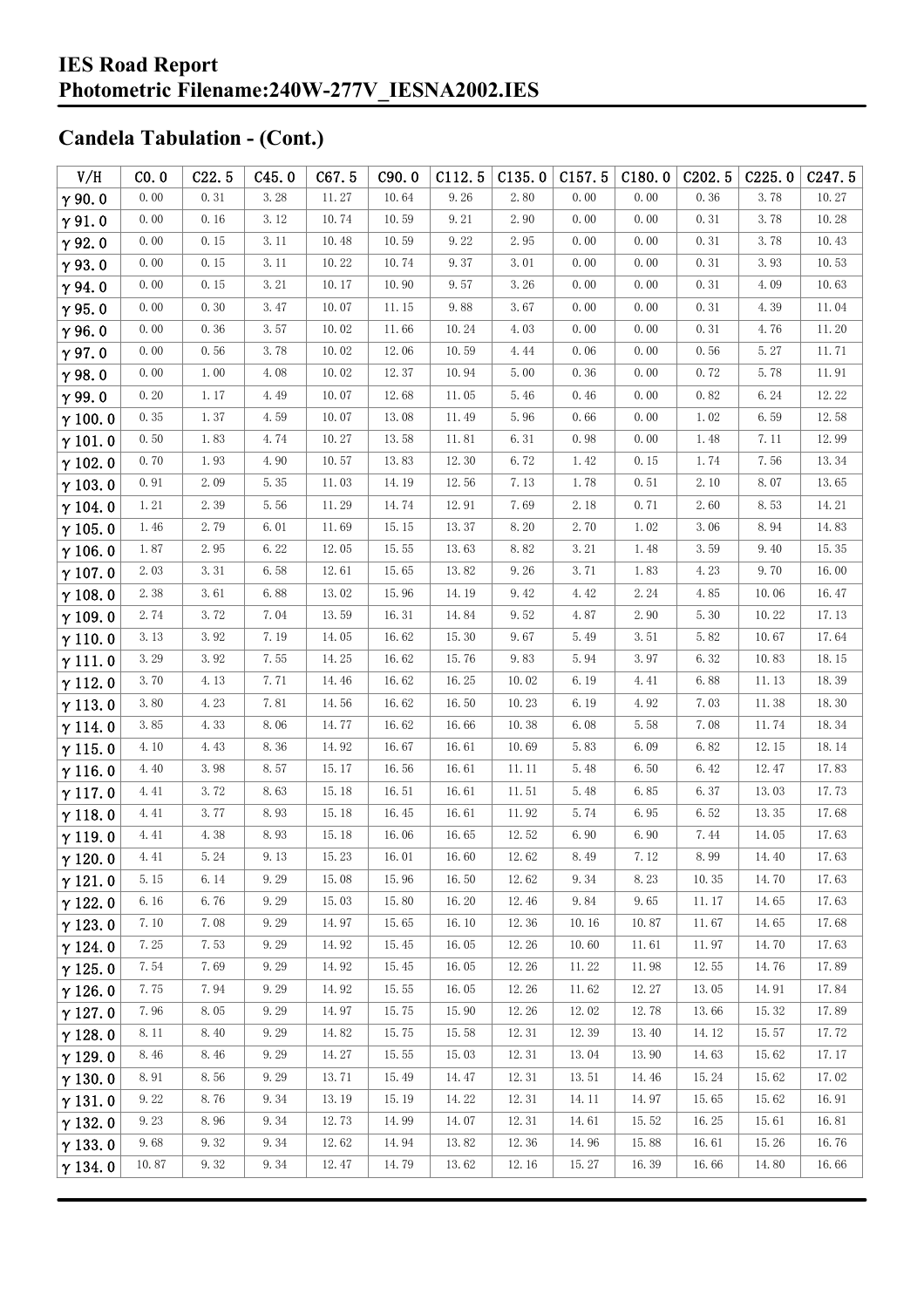| V/H            | CO.0  | C22.5 | C45.0 | C67.5 | C90.0 | C112.5 | C135.0 | C157.5 | C180.0 | C <sub>202.5</sub> | C225.0 | C247.5 |
|----------------|-------|-------|-------|-------|-------|--------|--------|--------|--------|--------------------|--------|--------|
| $\gamma$ 135.0 | 12.09 | 9.77  | 9.39  | 12.47 | 14.69 | 13.62  | 12.05  | 15.37  | 17.25  | 16.60              | 14.39  | 16.71  |
| $\gamma$ 136.0 | 13.32 | 10.08 | 9.34  | 12.47 | 14.54 | 13.77  | 11.69  | 15.37  | 17.90  | 16.50              | 13.83  | 16.71  |
| $\gamma$ 137.0 | 14.47 | 10.14 | 9.09  | 12.52 | 14.23 | 13.97  | 10.89  | 15.37  | 18.46  | 16.35              | 13.12  | 16.81  |
| $\gamma$ 138.0 | 14.40 | 10.49 | 8.78  | 12.52 | 14.13 | 14.08  | 10.47  | 15.37  | 19.18  | 16.30              | 12.29  | 17.23  |
| $\gamma$ 139.0 | 14.45 | 10.84 | 8.43  | 12.52 | 14.08 | 14.28  | 10.13  | 15.37  | 19.57  | 16.30              | 11.79  | 17.53  |
| $\gamma$ 140.0 | 15.20 | 11.00 | 8.17  | 12.32 | 14.08 | 14.28  | 10.13  | 15.36  | 19.73  | 16.24              | 11.44  | 17.58  |
| $\gamma$ 141.0 | 16.97 | 11.05 | 7.81  | 12.07 | 14.13 | 14.32  | 10.13  | 15.16  | 19.77  | 15.99              | 11.39  | 17.53  |
| $\gamma$ 142.0 | 17.18 | 11.05 | 7.71  | 11.86 | 14.08 | 14.12  | 10.18  | 15.11  | 19.40  | 15.89              | 11.49  | 17.47  |
| $\gamma$ 143.0 | 16.75 | 11.05 | 7.56  | 11.50 | 14.08 | 13.92  | 10.28  | 15.06  | 18.79  | 15.84              | 11.69  | 17.22  |
| $\gamma$ 144.0 | 15.83 | 11.10 | 7.56  | 11.30 | 13.88 | 13.67  | 10.54  | 15.11  | 15.62  | 15.84              | 11.85  | 16.91  |
| $\gamma$ 145.0 | 14.26 | 11.10 | 7.76  | 11.29 | 13.88 | 13.62  | 11.06  | 15.11  | 15.72  | 15.89              | 12.15  | 16.71  |
| $\gamma$ 146.0 | 14.60 | 11.56 | 8.01  | 11.29 | 13.88 | 13.62  | 11.66  | 15.11  | 16.86  | 15.95              | 12.57  | 16.35  |
| $\gamma$ 147.0 | 14.90 | 11.56 | 8.46  | 11.29 | 13.88 | 13.62  | 12.32  | 15.16  | 17.96  | 16.40              | 13.34  | 16.40  |
| $\gamma$ 148.0 | 15.98 | 11.56 | 8.87  | 11.29 | 13.88 | 13.62  | 12.83  | 15.06  | 18.91  | 16.40              | 14.30  | 16.29  |
| $\gamma$ 149.0 | 16.17 | 11.81 | 9.39  | 11.29 | 13.93 | 13.62  | 13.54  | 14.91  | 19.47  | 16.45              | 15.37  | 16.00  |
| $\gamma$ 150.0 | 16.17 | 12.07 | 9.80  | 11.29 | 13.73 | 13.62  | 14.00  | 14.50  | 19.26  | 16.25              | 16.03  | 15.79  |
| $\gamma$ 151.0 | 16.22 | 12.02 | 10.25 | 11.29 | 13.68 | 13.62  | 14.20  | 14.20  | 18.50  | 15.99              | 15.98  | 15.33  |
| $\gamma$ 152.0 | 15.48 | 12.07 | 10.71 | 11.29 | 13.37 | 13.62  | 14.15  | 14.00  | 17.53  | 15.95              | 15.97  | 14.97  |
| $\gamma$ 153.0 | 14.61 | 12.12 | 11.08 | 11.29 | 13.27 | 13.62  | 14.15  | 13.95  | 16.93  | 16.20              | 15.72  | 14.97  |
| $\gamma$ 154.0 | 14.50 | 12.47 | 11.23 | 11.59 | 12.61 | 13.62  | 14.18  | 13.90  | 16.60  | 16.02              | 15.46  | 14.92  |
| $\gamma$ 155.0 | 14.30 | 12.63 | 11.63 | 11.96 | 12.35 | 13.62  | 13.68  | 13.90  | 15.67  | 15.28              | 15.31  | 14.92  |
| $\gamma$ 156.0 | 14.15 | 12.78 | 11.64 | 12.06 | 11.75 | 13.62  | 13.48  | 13.90  | 15.16  | 15.23              | 15.01  | 14.92  |
| $\gamma$ 157.0 | 14.00 | 12.84 | 11.89 | 12.21 | 11.65 | 13.61  | 13.38  | 13.90  | 15.16  | 15.28              | 14.80  | 14.92  |
| $\gamma$ 158.0 | 14.30 | 12.94 | 11.90 | 12.21 | 11.70 | 13.41  | 13.27  | 13.90  | 15.05  | 15.13              | 14.60  | 14.92  |
| $\gamma$ 159.0 | 14.25 | 13.04 | 11.90 | 12.16 | 11.86 | 13.21  | 12.97  | 13.90  | 14.70  | 15.03              | 14.39  | 14.92  |
| $\gamma$ 160.0 | 14.25 | 13.24 | 11.90 | 11.91 | 12.16 | 13.10  | 12.67  | 13.90  | 14.40  | 14.77              | 14.24  | 14.92  |
| $\gamma$ 161.0 | 14.20 | 13.39 | 11.90 | 11.76 | 12.56 | 12.70  | 12.67  | 13.90  | 14.19  | 14.67              | 14.09  | 14.93  |
| $\gamma$ 162.0 | 14.10 | 13.35 | 12.10 | 11.75 | 12.92 | 12.20  | 12.67  | 13.90  | 13.69  | 14.36              | 13.94  | 15.23  |
| $\gamma$ 163.0 | 13.80 | 13.49 | 12.15 | 11.75 | 12.97 | 12.10  | 12.72  | 13.90  | 13.64  | 13.95              | 13.88  | 15.64  |
| $\gamma$ 164.0 | 13.74 | 13.55 | 12.10 | 11.75 | 12.97 | 12.11  | 12.77  | 13.90  | 13.63  | 13.79              | 13.48  | 15.90  |
| $\gamma$ 165.0 | 13.74 | 13.55 | 12.35 | 11.75 | 12.97 | 12.42  | 12.73  | 13.95  | 13.49  | 13.45              | 13.33  | 16.05  |
| $\gamma$ 166.0 | 13.79 | 13.60 | 12.61 | 11.75 | 13.13 | 12.88  | 12.88  | 14.11  | 13.50  | 13.46              | 13.39  | 16.06  |
| $\gamma$ 167.0 | 13.69 | 13.80 | 13.11 | 11.85 | 13.78 | 13.68  | 13.10  | 14.68  | 14.38  | 14.08              | 14.15  | 16.52  |
| $\gamma$ 168.0 | 13.49 | 14.35 | 14.03 | 12.46 | 14.03 | 14.08  | 13.70  | 16.03  | 16.39  | 15.95              | 16.05  | 17.38  |
| $\gamma$ 169.0 | 13.44 | 14.87 | 14.34 | 12.78 | 14.30 | 14.44  | 14.06  | 17.25  | 17.62  | 17.63              | 16.82  | 18.70  |
| $\gamma$ 170.0 | 14.08 | 15.27 | 14.79 | 13.18 | 15.25 | 15.14  | 14.87  | 17.50  | 18.57  | 18.44              | 17.78  | 18.65  |
| $\gamma$ 171.0 | 15.24 | 15.48 | 15.06 | 13.44 | 15.86 | 15.85  | 15.47  | 17.50  | 18.96  | 18.70              | 18.12  | 18.65  |
| $\gamma$ 172.0 | 16.24 | 15.58 | 15.21 | 13.49 | 15.86 | 15.85  | 15.62  | 17.45  | 18.80  | 18.89              | 18.07  | 18.70  |
| $\gamma$ 173.0 | 16.73 | 15.54 | 15.32 | 13.64 | 15.86 | 15.85  | 15.73  | 17.45  | 18.40  | 18.80              | 17.81  | 18.34  |
| $\gamma$ 174.0 | 16.93 | 15.58 | 15.52 | 13.65 | 15.86 | 15.85  | 15.88  | 17.44  | 18.35  | 18.80              | 17.66  | 18.14  |
| $\gamma$ 175.0 | 17.19 | 15.74 | 15.98 | 14.25 | 15.86 | 15.85  | 15.82  | 17.33  | 18.24  | 19.15              | 17.61  | 18.14  |
| $\gamma$ 176.0 | 17.24 | 15.84 | 16.18 | 14.46 | 15.86 | 15.90  | 15.82  | 16.78  | 17.69  | 18.94              | 17.41  | 17.78  |
| $\gamma$ 177.0 | 17.44 | 15.79 | 16.34 | 14.41 | 15.70 | 15.74  | 15.82  | 16.58  | 17.49  | 18.39              | 16.79  | 17.53  |
| $\gamma$ 178.0 | 17.39 | 15.79 | 16.34 | 14.41 | 15.45 | 15.53  | 15.76  | 16.07  | 16.98  | 18.07              | 16.26  | 17.16  |
| $\gamma$ 179.0 | 17.39 | 15.79 | 16.34 | 14.41 | 15.10 | 15.19  | 15.26  | 15.98  | 16.17  | 17.57              | 15.67  | 16.75  |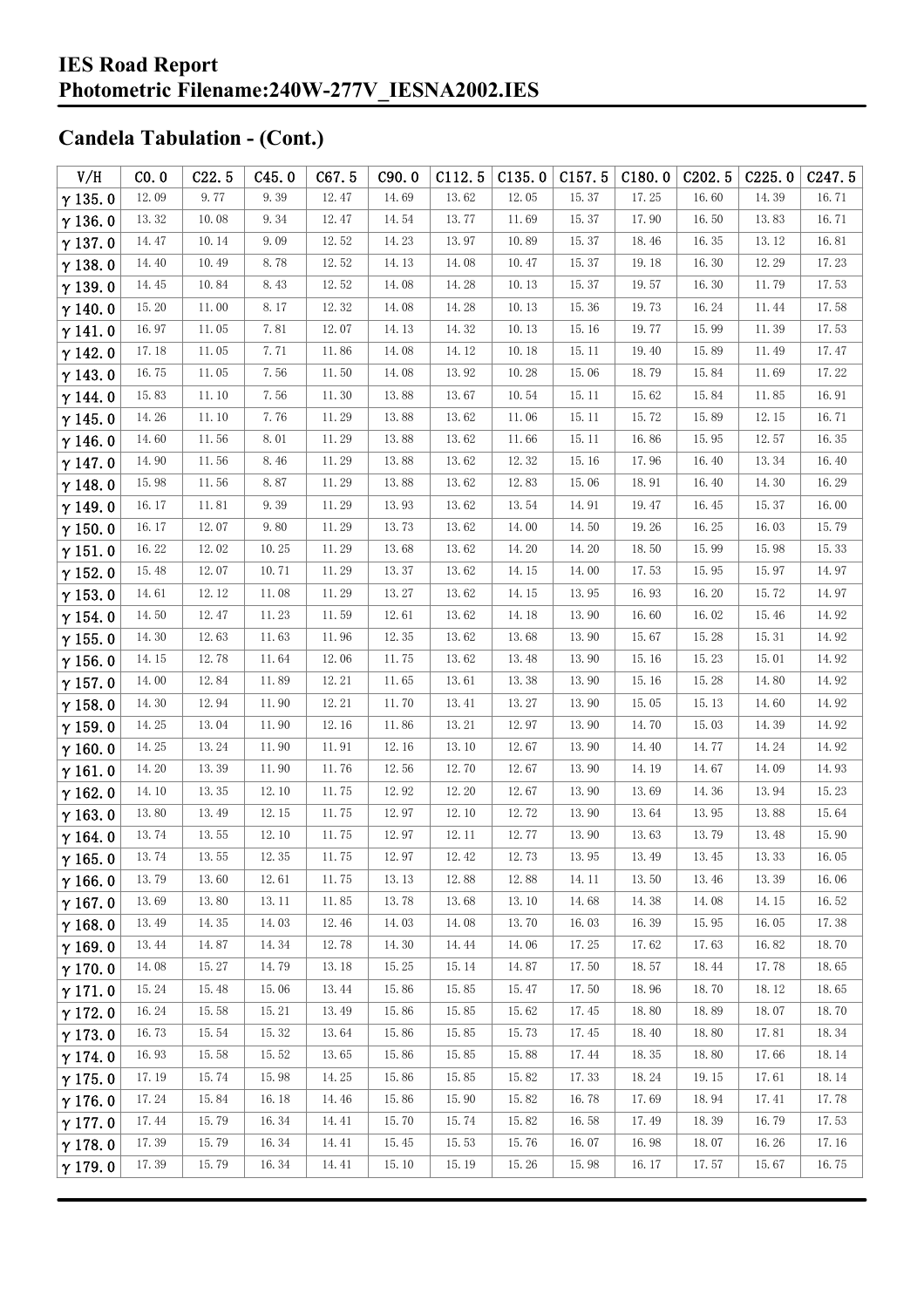| V/H            | CO.0    | C22.5   | C45.0   | C67.5   | C90.0 | C112.5 | C135.0 | C157.5 | C180.0 | C <sub>2</sub> 02.5 | C225.0 | C <sub>247.5</sub> |
|----------------|---------|---------|---------|---------|-------|--------|--------|--------|--------|---------------------|--------|--------------------|
| $\gamma$ 180.0 | 17.39   | 17.39   | 17.39   | 17.39   | 17.39 | 17.39  | 17.39  | 17.39  | 17.39  | 17.39               | 17.39  | 17.39              |
| V/H            | C270.0  | C292.5  | C315.0  | C337.5  |       |        |        |        |        |                     |        |                    |
| $\gamma$ 0.0   | 7506.11 | 7506.11 | 7506.11 | 7506.11 |       |        |        |        |        |                     |        |                    |
| $\gamma$ 1.0   | 7500.55 | 7542.32 | 7584.08 | 7612.12 |       |        |        |        |        |                     |        |                    |
| $\gamma$ 2.0   | 7493.02 | 7577.32 | 7659.31 | 7711.37 |       |        |        |        |        |                     |        |                    |
| $\gamma$ 3.0   | 7484.15 | 7609.67 | 7734.25 | 7808.94 |       |        |        |        |        |                     |        |                    |
| $\gamma$ 4.0   | 7473.06 | 7643.03 | 7809.17 | 7902.09 |       |        |        |        |        |                     |        |                    |
| $\gamma$ 5.0   | 7461.53 | 7675.87 | 7887.44 | 7992.56 |       |        |        |        |        |                     |        |                    |
| $\gamma$ 6.0   | 7447.65 | 7710.32 | 7964.41 | 8071.90 |       |        |        |        |        |                     |        |                    |
| $\gamma$ 7.0   | 7433.34 | 7743.99 | 8038.74 | 8144.91 |       |        |        |        |        |                     |        |                    |
| $\gamma$ 8.0   | 7423.39 | 7780.62 | 8109.19 | 8219.99 |       |        |        |        |        |                     |        |                    |
| $\gamma$ 9.0   | 7412.42 | 7815.32 | 8177.26 | 8297.99 |       |        |        |        |        |                     |        |                    |
| $\gamma$ 10.0  | 7408.43 | 7856.12 | 8239.12 | 8372.68 |       |        |        |        |        |                     |        |                    |
| $\gamma$ 11.0  | 7411.65 | 7898.69 | 8299.59 | 8439.18 |       |        |        |        |        |                     |        |                    |
| $\gamma$ 12.0  | 7421.54 | 7940.09 | 8359.87 | 8502.46 |       |        |        |        |        |                     |        |                    |
| $\gamma$ 13.0  | 7433.18 | 7982.24 | 8416.66 | 8577.30 |       |        |        |        |        |                     |        |                    |
| $\gamma$ 14.0  | 7448.75 | 8027.02 | 8473.22 | 8646.73 |       |        |        |        |        |                     |        |                    |
| $\gamma$ 15.0  | 7468.44 | 8066.57 | 8529.63 | 8707.19 |       |        |        |        |        |                     |        |                    |
| $\gamma$ 16.0  | 7491.40 | 8107.06 | 8584.76 | 8762.14 |       |        |        |        |        |                     |        |                    |
| $\gamma$ 17.0  | 7517.38 | 8153.44 | 8635.66 | 8820.47 |       |        |        |        |        |                     |        |                    |
| $\gamma$ 18.0  | 7544.76 | 8198.06 | 8680.10 | 8868.06 |       |        |        |        |        |                     |        |                    |
| $\gamma$ 19.0  | 7577.23 | 8249.84 | 8728.73 | 8911.95 |       |        |        |        |        |                     |        |                    |
| $\gamma$ 20.0  | 7611.18 | 8303.79 | 8775.19 | 8960.99 |       |        |        |        |        |                     |        |                    |
| $\gamma$ 21.0  | 7650.10 | 8354.71 | 8820.37 | 9006.91 |       |        |        |        |        |                     |        |                    |
| $\gamma$ 22.0  | 7697.25 | 8403.06 | 8861.64 | 9040.34 |       |        |        |        |        |                     |        |                    |
| $\gamma$ 23.0  | 7745.36 | 8448.96 | 8900.94 | 9074.40 |       |        |        |        |        |                     |        |                    |
| $\gamma$ 24.0  | 7790.79 | 8500.88 | 8936.67 | 9114.75 |       |        |        |        |        |                     |        |                    |
| $\gamma$ 25.0  | 7842.46 | 8549.37 | 8967.57 | 9146.75 |       |        |        |        |        |                     |        |                    |
| $\gamma$ 26.0  | 7897.26 | 8593.53 | 8997.23 | 9165.89 |       |        |        |        |        |                     |        |                    |
| $\gamma$ 27.0  | 7951.53 | 8645.29 | 9021.96 | 9188.14 |       |        |        |        |        |                     |        |                    |
| $\gamma$ 28.0  | 8000.95 | 8698.55 | 9051.65 | 9207.99 |       |        |        |        |        |                     |        |                    |
| $\gamma$ 29.0  | 8048.15 | 8748.92 | 9073.01 | 9207.59 |       |        |        |        |        |                     |        |                    |
| $\gamma$ 30.0  | 8095.65 | 8800.76 | 9091.48 | 9205.95 |       |        |        |        |        |                     |        |                    |
| $\gamma$ 31.0  | 8147.88 | 8851.00 | 9107.03 | 9195.65 |       |        |        |        |        |                     |        |                    |
| $\gamma$ 32.0  | 8197.04 | 8892.25 | 9112.35 | 9178.30 |       |        |        |        |        |                     |        |                    |
| $\gamma$ 33.0  | 8241.64 | 8928.62 | 9117.85 | 9150.97 |       |        |        |        |        |                     |        |                    |
| $\gamma$ 34.0  | 8278.59 | 8966.97 | 9125.65 | 9103.60 |       |        |        |        |        |                     |        |                    |
| $\gamma$ 35.0  | 8311.15 | 9002.27 | 9135.92 | 9049.91 |       |        |        |        |        |                     |        |                    |
| $\gamma$ 36.0  | 8341.98 | 9030.74 | 9140.00 | 8999.24 |       |        |        |        |        |                     |        |                    |
| $\gamma$ 37.0  | 8369.68 | 9056.52 | 9145.60 | 8931.62 |       |        |        |        |        |                     |        |                    |
| $\gamma$ 38.0  | 8397.01 | 9081.02 | 9148.37 | 8847.28 |       |        |        |        |        |                     |        |                    |
| $\gamma$ 39.0  | 8417.52 | 9104.47 | 9143.97 | 8759.18 |       |        |        |        |        |                     |        |                    |
| $\gamma$ 40.0  | 8433.42 | 9126.55 | 9132.14 | 8667.85 |       |        |        |        |        |                     |        |                    |
| $\gamma$ 41.0  | 8440.90 | 9146.69 | 9111.30 | 8576.41 |       |        |        |        |        |                     |        |                    |
| $\gamma$ 42.0  | 8441.01 | 9165.84 | 9087.73 | 8473.94 |       |        |        |        |        |                     |        |                    |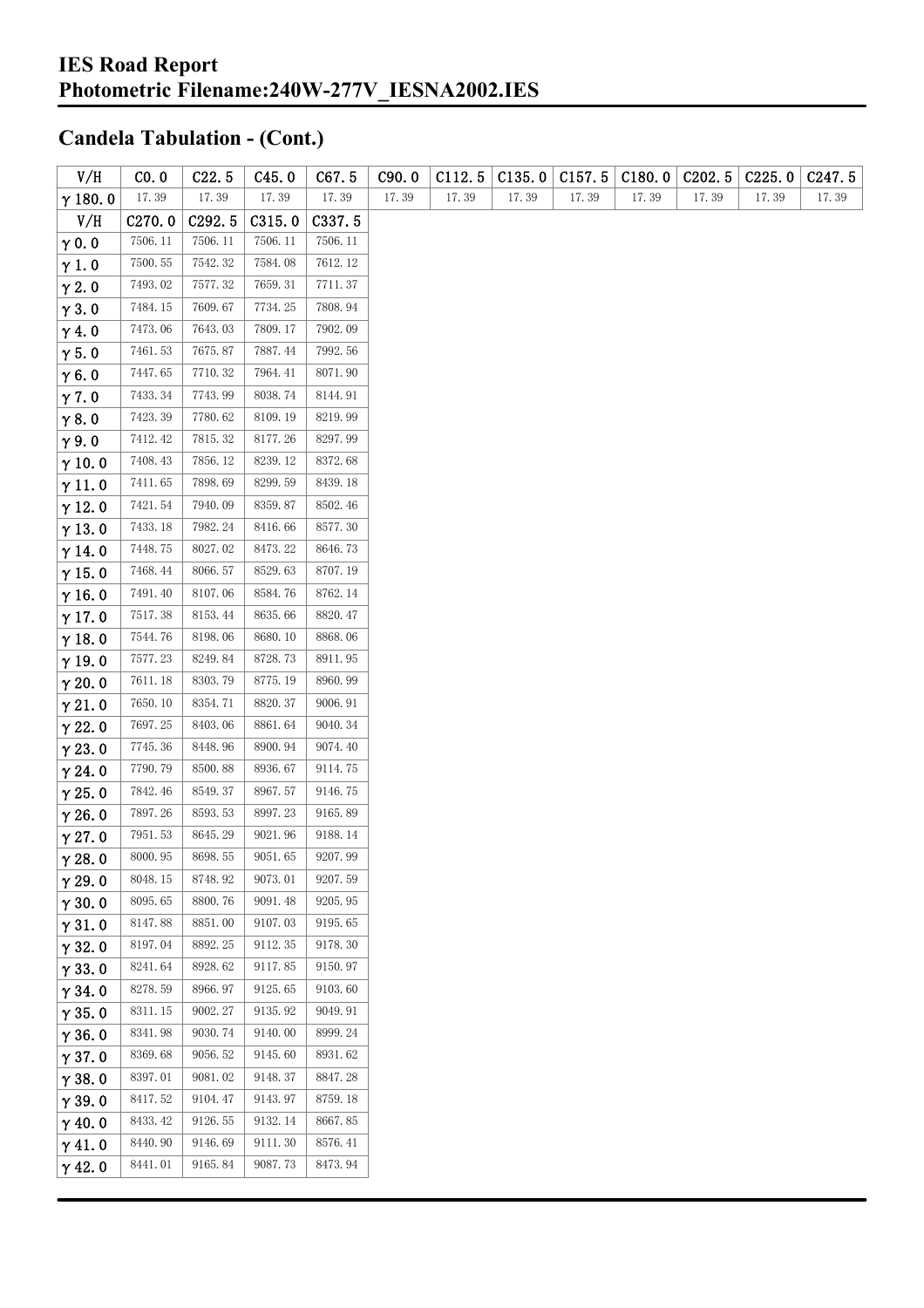| V/H            | C270.0  | C <sub>292.5</sub> | C315.0  | C337.5  |
|----------------|---------|--------------------|---------|---------|
| $\gamma$ 43.0  | 8438.81 | 9176.65            | 9057.83 | 8372.74 |
| $\gamma$ 44. 0 | 8435.55 | 9178.52            | 9026.70 | 8261.22 |
| $\gamma$ 45.0  | 8437.63 | 9178.54            | 8993.91 | 8139.29 |
| γ46.0          | 8442.55 | 9181.78            | 8959.73 | 7992.26 |
| $\gamma$ 47.0  | 8451.74 | 9186.23            | 8901.60 | 7844.09 |
| $\gamma$ 48.0  | 8456.42 | 9187.88            | 8850.53 | 7669.22 |
| $\gamma$ 49.0  | 8457.00 | 9183.56            | 8792.36 | 7484.39 |
| $\gamma$ 50. 0 | 8462.96 | 9172.00            | 8722.76 | 7286.10 |
| $\gamma$ 51. 0 | 8462.55 | 9151.39            | 8631.28 | 7060.67 |
| $\gamma$ 52.0  | 8461.46 | 9121.92            | 8525.39 | 6831.16 |
| $\gamma$ 53.0  | 8463.06 | 9084.62            | 8402.42 | 6584.87 |
| $\gamma$ 54. 0 | 8454.45 | 9042.58            | 8267.93 | 6324.75 |
| $\gamma$ 55.0  | 8443.43 | 8991.71            | 8131.92 | 6059.24 |
| $\gamma$ 56. 0 | 8432.76 | 8931.70            | 7986.12 | 5771.65 |
| $\gamma$ 57.0  | 8423.45 | 8869.02            | 7827.25 | 5453.08 |
| $\gamma$ 58.0  | 8396.51 | 8792.71            | 7652.46 | 5090.77 |
| $\gamma$ 59.0  | 8368.44 | 8705.15            | 7458.45 | 4670.74 |
| $\gamma$ 60.0  | 8346.65 | 8615.47            | 7257.21 | 4195.28 |
| $\gamma$ 61. 0 | 8319.85 | 8521.85            | 7017.17 | 3686.34 |
| $\gamma$ 62.0  | 8288.68 | 8417.01            | 6772.80 | 3183.32 |
| $\gamma$ 63.0  | 8223.80 | 8306.59            | 6500.16 | 2698.18 |
| $\gamma$ 64.0  | 8162.13 | 8169.79            | 6201.28 | 2227.17 |
| $\gamma$ 65.0  | 8105.23 | 7999.89            | 5878.31 | 1785.29 |
| $\gamma$ 66.0  | 8064.08 | 7824.44            | 5519.88 | 1488.23 |
| $\gamma$ 67. 0 | 8034.42 | 7669.12            | 5130.01 | 1194.51 |
| $\gamma$ 68.0  | 8017.54 | 7547.02            | 4716.30 | 900.78  |
| $\gamma$ 69.0  | 7952.17 | 7428.61            | 4278.29 | 695.60  |
| $\gamma$ 70.0  | 7846.70 | 7291.19            | 3811.26 | 519.49  |
| $\gamma$ 71.0  | 7633.84 | 7086.91            | 3325.26 | 390.28  |
| $\gamma$ 72.0  | 7287.77 | 6843.06            | 2892.66 | 319.85  |
| $\gamma$ 73.0  | 6761.22 | 6539.33            | 2538.05 | 288.24  |
| $\gamma$ 74.0  | 6022.82 | 6237.79            | 2240.01 | 269.96  |
| γ75.0          | 4903.23 | 5827.67            | 1915.25 | 254.68  |
| $\gamma$ 76.0  | 4005.81 | 5035.46            | 1565.66 | 241.64  |
| $\gamma$ 77.0  | 3276.96 | 4215.37            | 1162.23 | 220.24  |
| $\gamma$ 78.0  | 2742.33 | 3431.45            | 758.62  | 197.23  |
| $\gamma$ 79.0  | 2132.68 | 2703.39            | 382.60  | 177.66  |
| $\gamma$ 80.0  | 1643.38 | 1965.87            | 237.19  | 154.14  |
| $\gamma$ 81.0  | 1155.77 | 1552.60            | 159.09  | 128.28  |
| $\gamma$ 82.0  | 668.16  | 1171.28            | 116.00  | 102.84  |
| $\gamma$ 83.0  | 383.17  | 790.43             | 84.78   | 81.15   |
| $\gamma$ 84.0  | 211.39  | 462.16             | 59.71   | 60.19   |
| $\gamma$ 85.0  | 54.29   | 210.87             | 39.37   | 34.96   |
| γ86.0          | 24.58   | 47.95              | 20.63   | 11.84   |
| γ87.0          | 16.92   | 19.42              | 9.94    | 3.75    |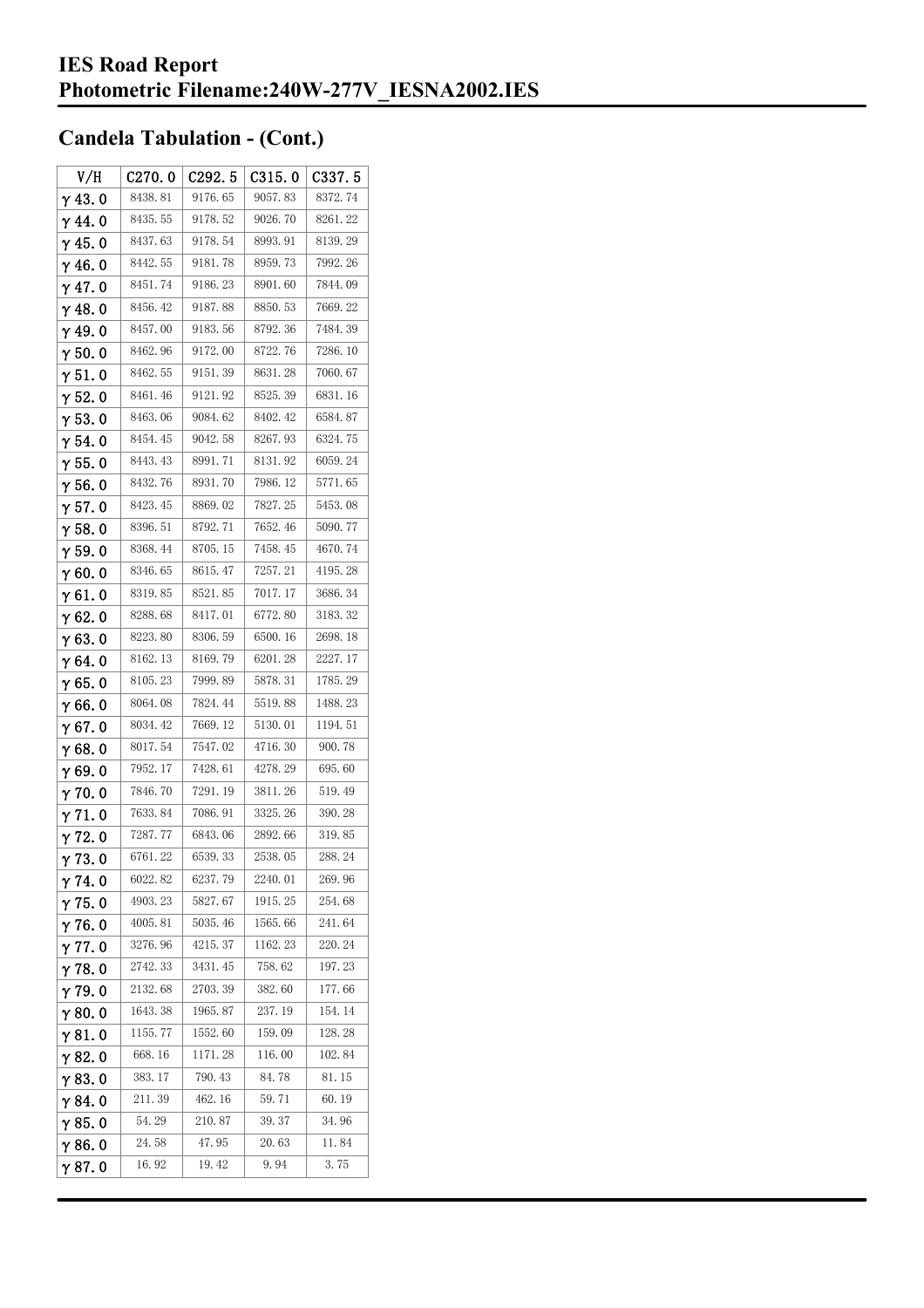| V/H             | C270.0 | C292.5 | C315.0 | C337.5 |
|-----------------|--------|--------|--------|--------|
| $\gamma$ 88. 0  | 13.93  | 14.48  | 6.27   | 1.70   |
| γ89.0           | 11.71  | 12.26  | 4.77   | 0.58   |
| $\gamma$ 90.0   | 11.20  | 11.52  | 4.58   | 0.31   |
| $\gamma$ 91. 0  | 11.05  | 10.89  | 4.33   | 0.25   |
| γ92.0           | 11.09  | 10.79  | 4.27   | 0.25   |
| $\gamma$ 93.0   | 11.19  | 10.64  | 4.27   | 0.25   |
| $\gamma$ 94.0   | 11.69  | 10.58  | 4.22   | 0.30   |
| $\gamma$ 95.0   | 12.10  | 10.53  | 4.22   | 0.35   |
| γ96.0           | 12.70  | 10.43  | 4.22   | 0.50   |
| $\gamma$ 97.0   | 13.17  | 10.38  | 4.22   | 0.66   |
| $\gamma$ 98.0   | 13.78  | 10.38  | 4.32   | 0.91   |
| γ99.0           | 14.47  | 10.43  | 4.48   | 1.17   |
| $\gamma$ 100. 0 | 15.03  | 10.43  | 4.43   | 1.27   |
| $\gamma$ 101.0  | 15.59  | 10.73  | 4.63   | 1.47   |
| $\gamma$ 102.0  | 15.85  | 10.78  | 4.78   | 1.67   |
| $\gamma$ 103. 0 | 16.59  | 11.28  | 5.18   | 1.97   |
| $\gamma$ 104.0  | 17.22  | 11.74  | 5.34   | 2.13   |
| $\gamma$ 105. 0 | 17.86  | 12.25  | 5.64   | 2.38   |
| $\gamma$ 106. 0 | 18.38  | 12.60  | 6.10   | 2.73   |
| $\gamma$ 107. 0 | 19.09  | 13.20  | 6.16   | 3.04   |
| $\gamma$ 108.0  | 19.55  | 13.66  | 6.45   | 3.19   |
| $\gamma$ 109.0  | 19.85  | 14.11  | 6.61   | 3.50   |
| $\gamma$ 110. 0 | 20.15  | 14.33  | 6.86   | 3.60   |
| γ111.0          | 20.51  | 14.78  | 7.02   | 3.75   |
| $\gamma$ 112. 0 | 20.47  | 14. 98 | 7.32   | 3.80   |
| $\gamma$ 113.0  | 20.61  | 15.04  | 7.63   | 4.00   |
| γ 114. 0        | 20.82  | 15.04  | 7.78   | 4. 11  |
| $\gamma$ 115.0  | 20.92  | 15.04  | 7.98   | 4.26   |
| γ116.0          | 21.02  | 15.04  | 8.19   | 3.91   |
| γ117.0          | 21.07  | 15.04  | 8.44   | 3.50   |
| $\gamma$ 118.0  | 21.07  | 15.04  | 8.50   | 3.55   |
| γ119.0          | 21.33  | 15.04  | 8.70   | 4.68   |
| $\gamma$ 120.0  | 21.33  | 14.99  | 8.85   | 5.70   |
| $\gamma$ 121.0  | 21.33  | 15.04  | 8.80   | 6. 17  |
| $\gamma$ 122. 0 | 21.23  | 14.99  | 8.80   | 6.48   |
| $\gamma$ 123.0  | 20.82  | 14.94  | 8.80   | 6.74   |
| $\gamma$ 124.0  | 20.67  | 14.89  | 8.85   | 7.04   |
| $\gamma$ 125. 0 | 20.52  | 14.93  | 8.61   | 7.29   |
| γ 126. 0        | 20.47  | 14.94  | 8.50   | 7.45   |
| $\gamma$ 127. 0 | 20.42  | 14.94  | 8.50   | 7.65   |
| $\gamma$ 128. 0 | 20.31  | 14.64  | 8.45   | 7.71   |
| γ 129. 0        | 20.07  | 14.28  | 8.40   | 7.86   |
| $\gamma$ 130. 0 | 19.42  | 13.68  | 8.30   | 7.96   |
| γ131.0          | 18.70  | 13.33  | 8.14   | 8.31   |
| $\gamma$ 132. 0 | 18.15  | 12.87  | 8.14   | 8.47   |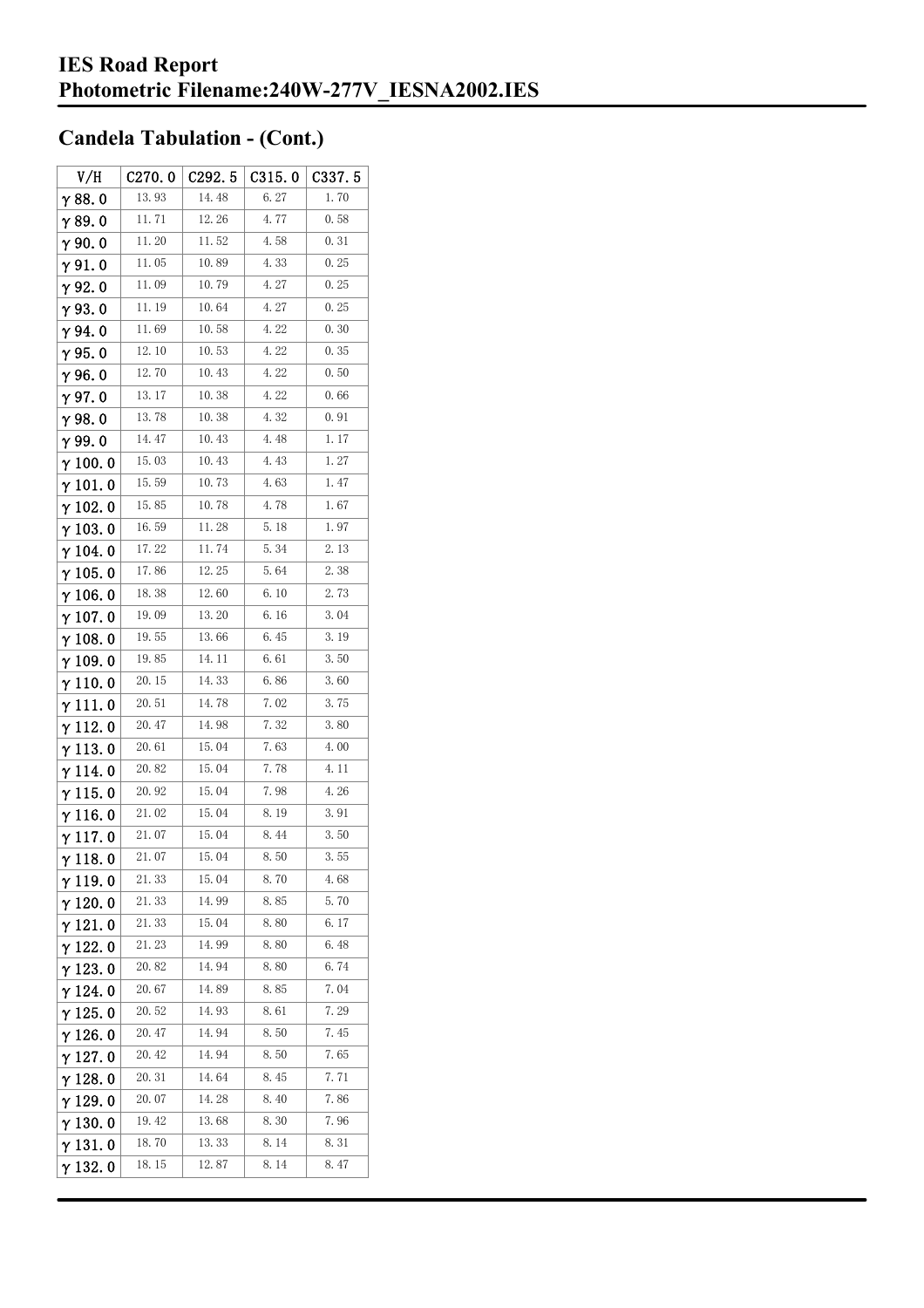| V/H             | C270.0 | C292.5 | C315.0 | C337.5 |
|-----------------|--------|--------|--------|--------|
| $\gamma$ 133. 0 | 17.73  | 12.41  | 8.04   | 8.57   |
| γ134.0          | 17.33  | 12.40  | 7.99   | 8.82   |
| $\gamma$ 135.0  | 16.98  | 12.25  | 7.79   | 9.02   |
| $\gamma$ 136.0  | 16.87  | 12.15  | 7.79   | 9.18   |
| $\gamma$ 137. 0 | 16.77  | 12.15  | 7.54   | 9.28   |
| $\gamma$ 138. 0 | 16.36  | 12.20  | 7.53   | 9.48   |
| $\gamma$ 139.0  | 16.36  | 12.05  | 7.43   | 9.53   |
| $\gamma$ 140.0  | 16.31  | 11.80  | 7.43   | 9.58   |
| $\gamma$ 141. 0 | 15.96  | 11. 35 | 7.43   | 9.89   |
| $\gamma$ 142. 0 | 15.91  | 10.89  | 7.48   | 10.09  |
| $\gamma$ 143.0  | 15.55  | 10.63  | 7.53   | 10.09  |
| γ 144. 0        | 15.35  | 10.44  | 7.78   | 10.09  |
| γ 145. 0        | 14.95  | 10.28  | 7.99   | 10.09  |
| $\gamma$ 146.0  | 14.69  | 10.33  | 8.34   | 10.34  |
| $\gamma$ 147.0  | 14.44  | 10.28  | 8.54   | 10.54  |
| γ148.0          | 14. 29 | 10.08  | 8.90   | 10.70  |
| $\gamma$ 149.0  | 14.03  | 10.12  | 9.41   | 10.95  |
| $\gamma$ 150. 0 | 13.84  | 10.03  | 9.97   | 11.05  |
| $\gamma$ 151. 0 | 13.63  | 10.02  | 10.37  | 11.01  |
| $\gamma$ 152.0  | 13.38  | 9.97   | 10.88  | 11. 15 |
| $\gamma$ 153. 0 | 12.92  | 9.97   | 11.14  | 11.36  |
| $\gamma$ 154. 0 | 12.42  | 10.02  | 11.39  | 11.76  |
| $\gamma$ 155. 0 | 11.87  | 10.07  | 11.55  | 11.91  |
| $\gamma$ 156. 0 | 11.50  | 10.12  | 11.65  | 12.17  |
| $\gamma$ 157. 0 | 11.25  | 10.13  | 11.80  | 12.22  |
| $\gamma$ 158. 0 | 11.15  | 10.13  | 11.85  | 12.42  |
| $\gamma$ 159. 0 | 11.19  | 10.13  | 11.96  | 12.57  |
| $\gamma$ 160. 0 | 11.54  | 10.18  | 12.16  | 12.63  |
| γ161.0          | 11.95  | 10.18  | 12.41  | 12.68  |
| $\gamma$ 162. 0 | 12.31  | 10.23  | 12.67  | 12.68  |
| $\gamma$ 163. 0 | 12.56  | 10.47  | 13.02  | 12.73  |
| $\gamma$ 164. 0 | 12.51  | 10.63  | 13.23  | 12.88  |
| $\gamma$ 165.0  | 12.51  | 10.88  | 13.38  | 12.68  |
| $\gamma$ 166.0  | 12.51  | 11.28  | 13.43  | 11.94  |
| $\gamma$ 167.0  | 13.35  | 11.79  | 13.98  | 11.97  |
| $\gamma$ 168.0  | 13.67  | 12.39  | 14.75  | 12.73  |
| $\gamma$ 169.0  | 13.97  | 12.91  | 15.21  | 14.17  |
| $\gamma$ 170.0  | 14.43  | 13.26  | 15.36  | 15.03  |
| $\gamma$ 171.0  | 14.79  | 13.62  | 15.72  | 15.46  |
| $\gamma$ 172.0  | 15.09  | 13.91  | 15.87  | 15.62  |
| $\gamma$ 173.0  | 15.10  | 14.02  | 16.08  | 15.82  |
| γ 174. 0        | 15.15  | 14.28  | 16.23  | 15.87  |
| $\gamma$ 175. 0 | 15.35  | 14.73  | 16.49  | 15.92  |
| $\gamma$ 176.0  | 15.55  | 15.14  | 16. 59 | 16.08  |
| $\gamma$ 177. 0 | 15.55  | 15.34  | 16.64  | 16.03  |